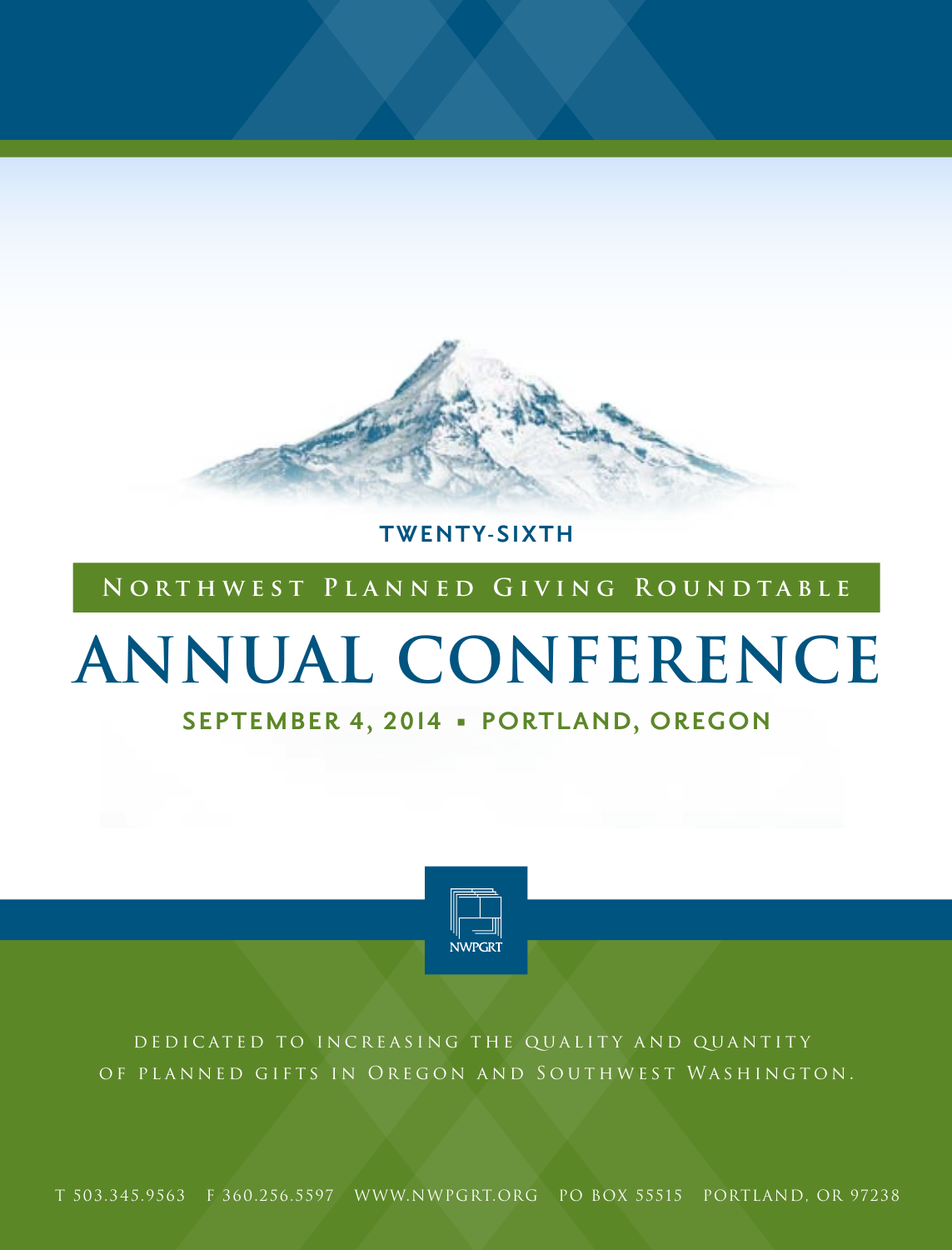### **Welcome**

<span id="page-1-0"></span>Thank you for joining us at the 26th Annual Northwest Planned Giving Roundtable Conference. We have a full slate of wonderful speakers and broad range of breakout sessions, plus a top-notch group of sponsors with in-depth knowledge of how to support your planned giving program.

Our keynote speaker, Max Williams, President of the Oregon Community Foundation kicks off our day with thoughts on philanthropy in our region, challenges, opportunities, and how we can work together to serve our communities.

In response to suggestions from last year's conference, we have gathered an impressive and dynamic group of speakers for our breakout sessions. Topics include planned giving in diverse cultures, gift planning for same sex couples, virtual asset planning, and incorporating social media into your marketing strategies. In addition, breakouts will provide everything from basic planned giving information to advanced topics like CRT's and a case study of a charitable lead trust.

We are grateful to our many sponsors, especially to our 26-year sponsor US Bank, and for all those sponsors supporting our conference. Please visit all of our sponsor tables in the exhibit area as each team is ready to support your planned giving program.

A special thanks goes out to our Conference Committee and the NWPGRT Executive Committee for their efforts in organizing this event.

Enjoy all that the day has to offer and we look forward to connecting with you during the conference.

Julii

David Avison Attorney

Julie Feely Oregon Public Broadcasting

### **table of contents**

(Click to go to pages/sections)

| <b>Conference Schedule</b>                           |    |
|------------------------------------------------------|----|
| <b>Course Descriptions</b>                           | 5  |
| Keynote Speaker / 2014 Conference Committee          | 11 |
| <b>Conference Speakers</b>                           | 12 |
| <b>Distinguished Service Award</b>                   | 20 |
| Directions & Conference Site Information             | 21 |
| <b>Mentor Information / NWPGRT Mission Statement</b> | 22 |
| <b>Conference Sponsors</b>                           | 23 |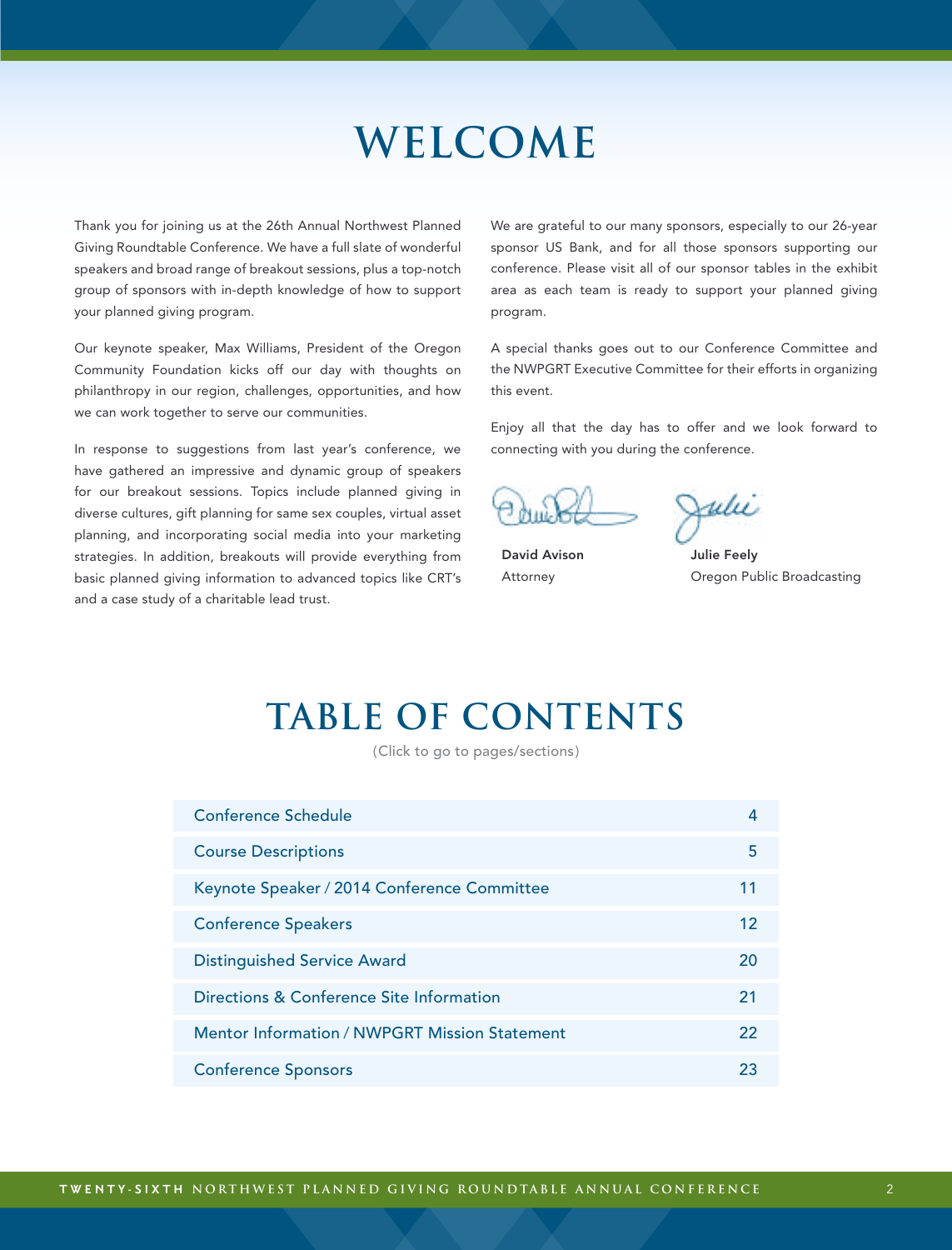

### An Extension of Your Staff.

The Charitable Services Group of U.S. Bank brings more than specialized expertise to your organization, it brings a commitment to the common good. We're proud of the important contributions our clients are making to their communities and would be honored to be part of your team.

Charitable Services Group 503.275.6574

**usbank** 

All of **US** serving you<sup>®</sup> Member FDIC.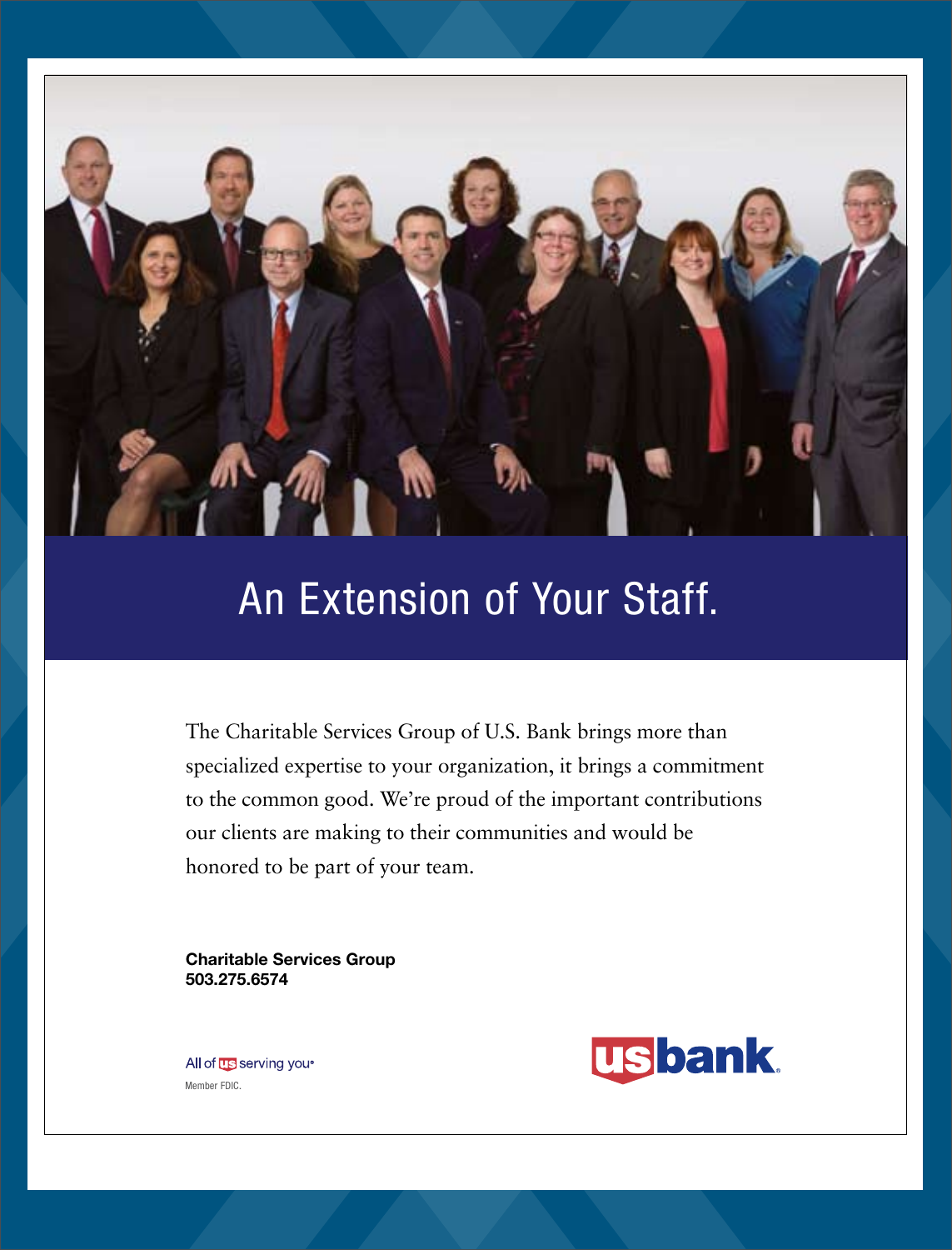# <span id="page-3-0"></span>**conference schedule**

| $7:30-8:30$ a.m.     | <b>Registration/Breakfast</b>                                          |                                                                                                                                           |  |
|----------------------|------------------------------------------------------------------------|-------------------------------------------------------------------------------------------------------------------------------------------|--|
| $8:30-8:45$ a.m.     | <b>Opening Remarks</b>                                                 |                                                                                                                                           |  |
| $8:45-9:30$ a.m.     | Partnerships: Powering Philanthropy, Strengthening Communities         | Max Williams, President and CEO<br>The Oregon Community Foundation                                                                        |  |
| $9:30-9:45$ a.m.     | <b>Break with Sponsors</b>                                             |                                                                                                                                           |  |
| $9:45 - 10:45$ a.m.  | <b>Breakouts Session 1</b>                                             |                                                                                                                                           |  |
| Track 1              | PG 101-The Techniques of Planned Giving                                | Al Zimmerman, CSPG                                                                                                                        |  |
| Track 2              | Uncovering Donor Passion: Advancing the Conversation                   | Jeremy Stelter<br>The Stelter Company                                                                                                     |  |
| Track 3              | Gift Planning for Same-Sex Couples                                     | Wendy Goffe, JD<br><b>Stoel Rives LLP</b>                                                                                                 |  |
| $10:45 - 11:00$ a.m. | <b>Break with Sponsors</b>                                             |                                                                                                                                           |  |
| $11:00 - 12:00$ p.m. | <b>Breakouts Session 2</b>                                             |                                                                                                                                           |  |
| Track 1              | PG 102-Matching Gift Assets and Gift Plans                             | Al Zimmerman, CSPG                                                                                                                        |  |
| Track 2              | Charitable Remainder Trusts-They're Back!                              | Steven S. Schilling, CFA<br>Bernstein Global Wealth Management                                                                            |  |
| Track 3              | Mounting Successful Planned Giving Cultivation<br>& Stewardship Events | Donna Bandelloni<br>California Pacific Medical Center<br>Foundation (CPMC)                                                                |  |
| $12:00 - 1:30$ p.m.  | Lunch-Table Conversations and Distinguished Service Award Presentation |                                                                                                                                           |  |
| $1:30 - 2:30$ p.m.   | <b>Breakouts Session 3</b>                                             |                                                                                                                                           |  |
| Track 1              | Professional Advisors: Partnering for Success                          | Mark Birge, JD, CPA, PFS, AKT<br>Christine Brown, JD, Garvey Schubert Barer<br>Sarah Schwarz, JD, Portland State<br>University Foundation |  |
| Track 2              | Planned Giving in Diverse Cultures                                     | Dien Yuen, JD, CAP<br>Kordant Philanthropy Advisors                                                                                       |  |
| Track 3              | Virtual Asset Planning                                                 | Victoria Blachly, JD & Michael D. Walker, JD,<br>Samuels Yoelin Kantor LLP                                                                |  |
| $2:30-2:45$ p.m.     | <b>Break with Sponsors</b>                                             |                                                                                                                                           |  |
| $2:45 - 3:45$ p.m.   | <b>Breakouts Session 4</b>                                             |                                                                                                                                           |  |
| Track 1              | Planned Giving-When That Is Not All You Do                             | Aviva S. Boedecker, JD<br>The Sharpe Group                                                                                                |  |
| Track 2              | CLUT-ered: My First Charitable Lead Trust-A Case Study                 | Pete Sommerfeld<br><b>OHSU</b> Foundation                                                                                                 |  |
| Track 3              | Add the Power of Social to Your Media                                  | J. Maury Harris, Community Foundation<br>for SW Washington                                                                                |  |
| Track 4              | <b>Cowbell Sessions</b>                                                |                                                                                                                                           |  |
|                      | Inspiration for Successful Donor Visits                                | Cheryl Ikemiya, OPB                                                                                                                       |  |
|                      | Estate Gifts 101: What to do with Realized Bequests                    | Erica Nystrom, JD, OHSU Foundation                                                                                                        |  |
|                      | You Attended Their Memorials, Who Will Attend Your Memorial?           | James Draznin, Swallowtail Waldorf<br>School and Farm                                                                                     |  |
| $3:45 - 4:30$ p.m.   | <b>Hosted Reception with Sponsors and Colleagues</b>                   |                                                                                                                                           |  |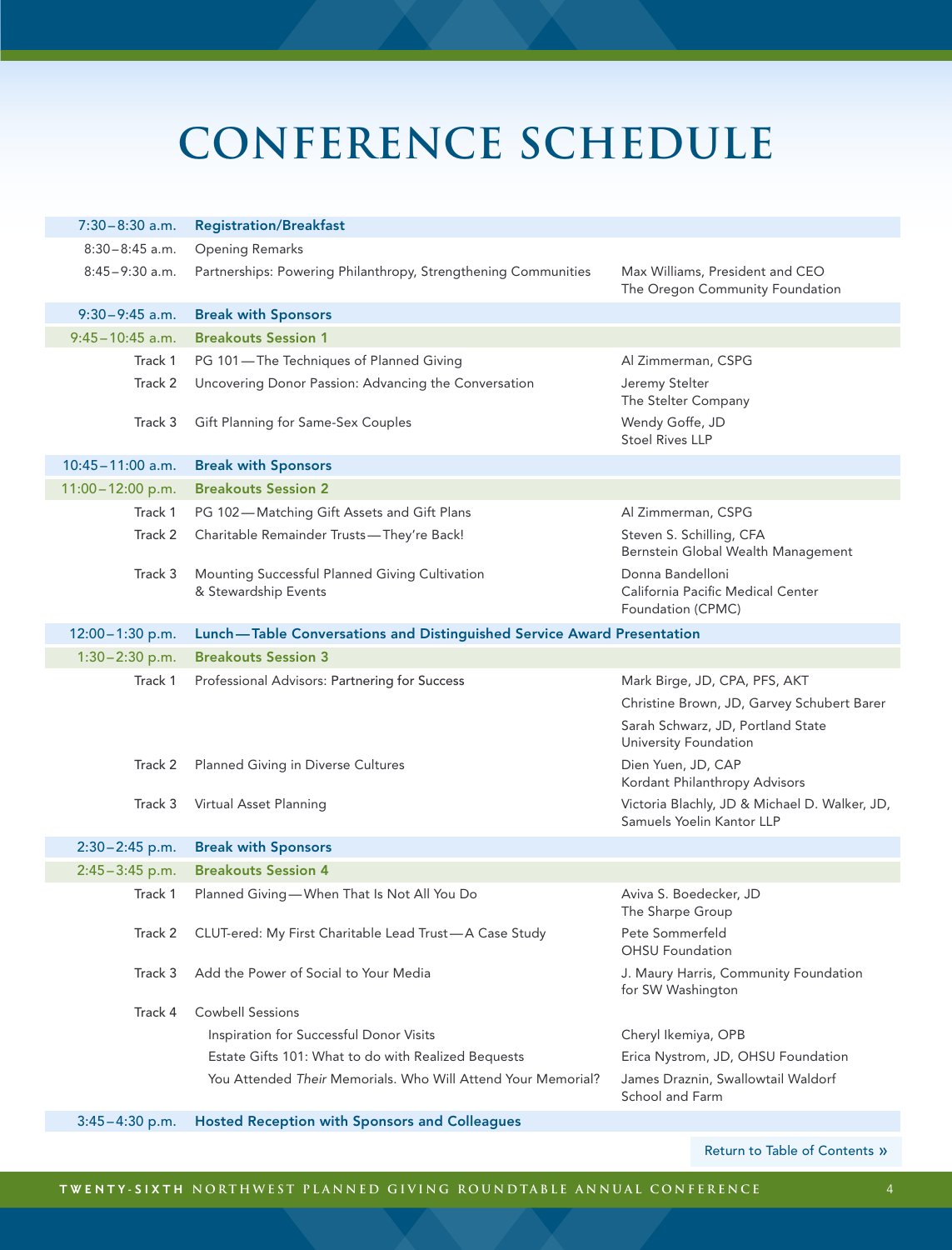#### <span id="page-4-0"></span>7:30–8:30 a.m. Registration / Breakfast

- 8:30 8:45 a.m. Opening Remarks
- 8:45 9:30 a.m. Partnerships: Powering Philanthropy, Strengthening Communities Max Williams, President and CEO, The Oregon Community Foundation

For the better part of the last 20 years, Max Williams' professional and volunteer experiences have been directed towards both preserving and improving the state that he loves. These experiences have given Max a unique viewpoint for his work at The Oregon Community Foundation. Max will speak on the place that philanthropy in general, and OCF in particular, holds in determining the future of Oregon. What makes philanthropy uniquely positioned to navigate the critical intersection between the public, private and nonprofit sectors to achieve greater collective impact?

9:30–9:45 a.m. Break with Sponsors

### 9:45–10:45 a.m. Breakouts Session 1

### Track 1 PG 101—The Techniques of Planned Giving Al Zimmerman, CSPG

A basic introduction to the tools and techniques of planned giving. Deferred gifts are a key component of an effective and comprehensive fund raising effort. A key advantage of planned gifts is the ability to customize a gift plan to meet the needs of the donor as well as the charitable institution. However, because of the flexibility of planned gifts, it is important to understand how they function to avoid the pitfalls that could ensnare a large or small nonprofit.

### Track 2 Uncovering Donor Passion: Advancing the Conversation Jeremy Stelter, The Stelter Company

What is the key to getting a donor to give to your organization now and for years to come? Passion for your cause. To uncover that passion, you'll need to take a close look at your audience and how you are communicating with them. Through the use of practical tips and real-life case studies, this presentation will help you evaluate your program and get a leg up on the competition.

### Track 3 Gift Planning for Same-Sex Couples Wendy Goffe, JD, Stoel Rives LLP

The Supreme Court ruling in 2013 extended the right of marriage for same-sex couples, but barriers to equality remain for same-sex couples and their children. Join us to learn more about the current state of same-sex marriage laws on the state and federal level and how to work with planned giving donors under the current patchwork of legislation.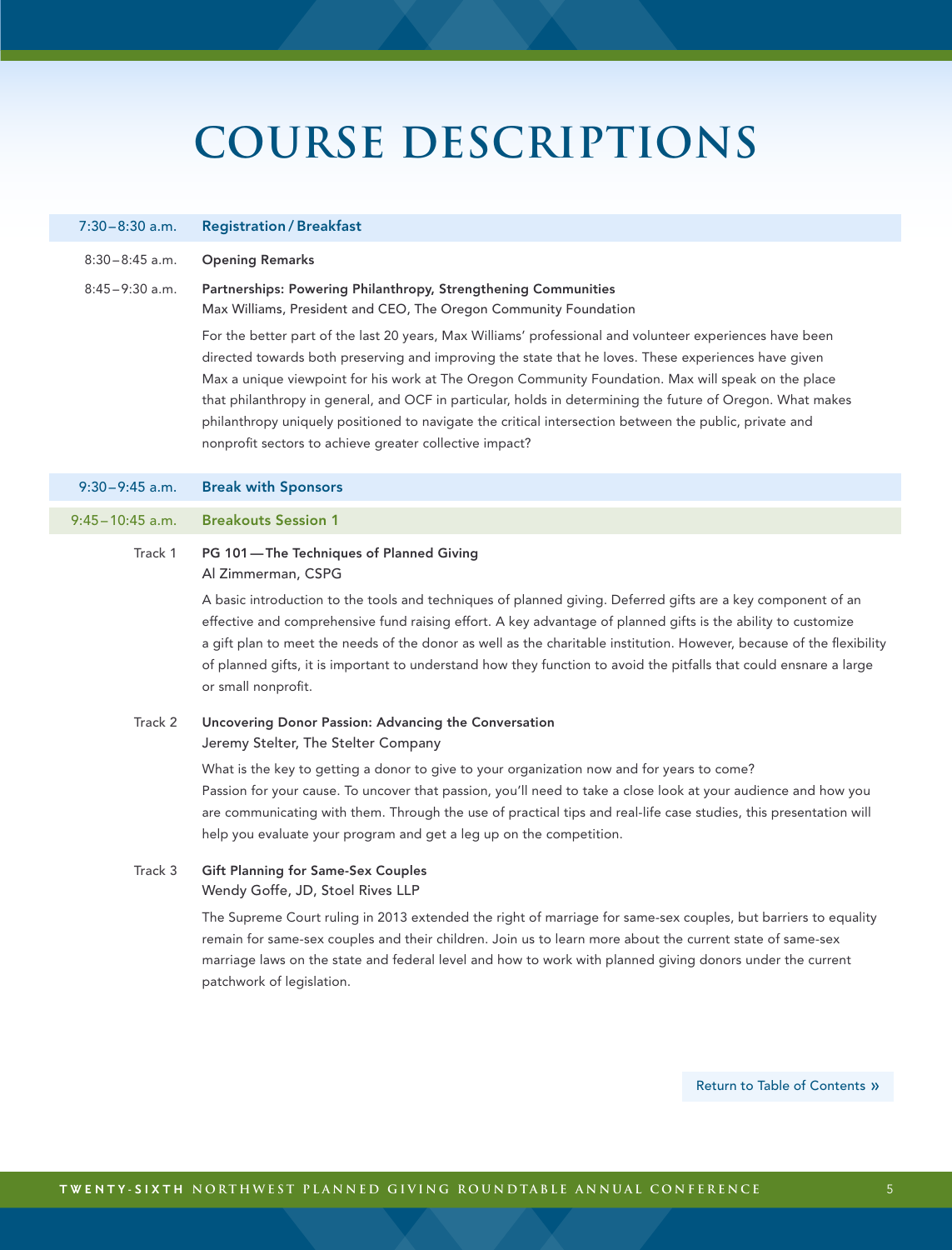10:45–11:00 a.m. Break with Sponsors

### 11:00–12:00 p.m. Breakouts Session 2

### Track 1 PG 102—Matching Gift Assets and Gift Plans Al Zimmerman, CSPG

Effective planned giving must use effective marketing techniques to reach the right donors with the assets that can adequately and effectively fund gift plans for the benefit of the donor and the charity. It is not enough to speak the lingo and know the gift vehicles. As a representative of the charity, you have to be aware of how best to fund the gift plan. If you don't understand how different assets affect various gift plans – trouble lies just around the corner.

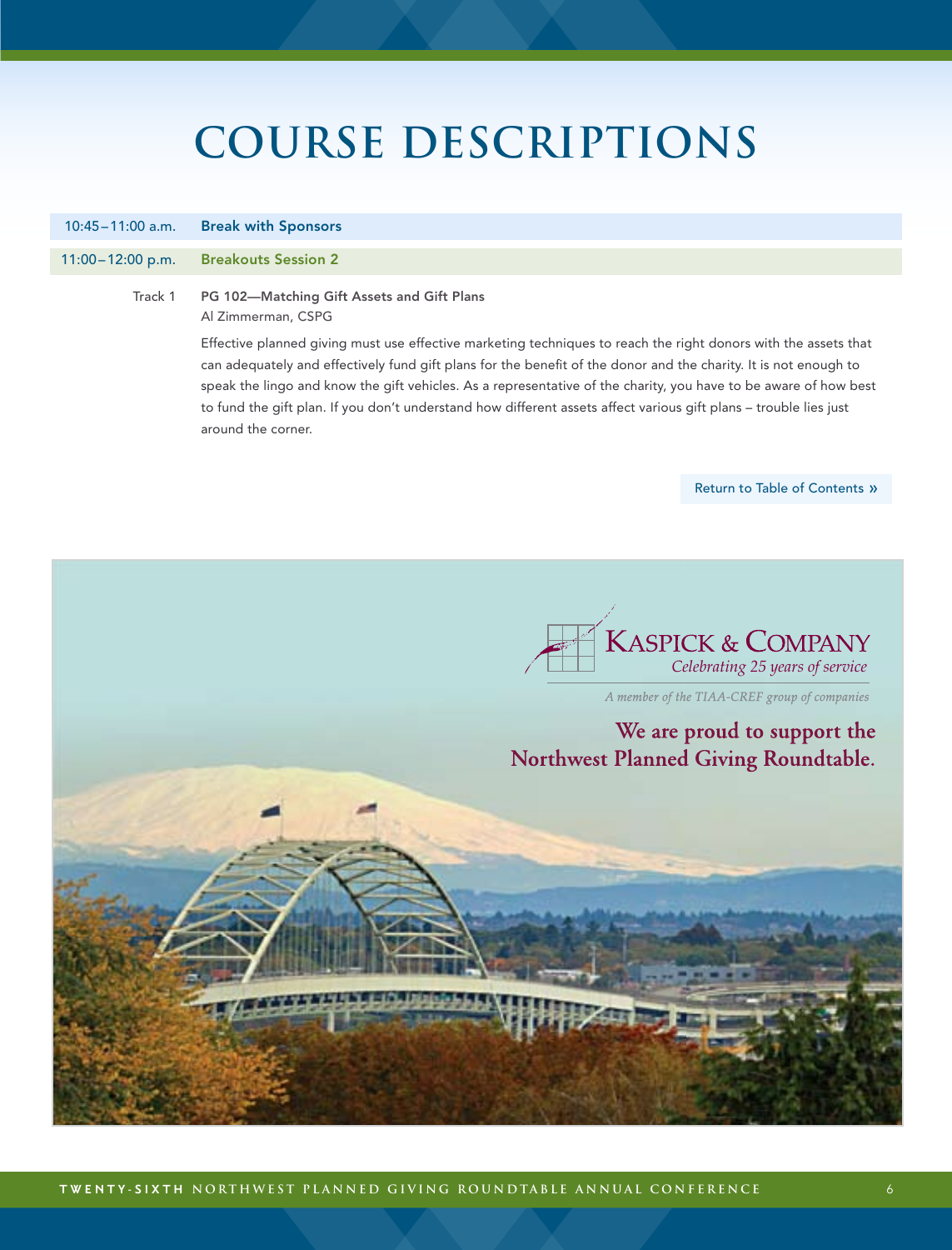#### 11:00–12:00 p.m. Breakouts Session 2 ...continued

- Track 2 Charitable Remainder Trusts—They're Back! Steven S. Schilling, CFA, Bernstein Global Wealth Management This session will explore the modern uses of charitable remainder trusts today, and why the personal economics of CRTs are far more compelling in the new income tax landscape.
- Track 3 Mounting Successful Planned Giving Cultivation & Stewardship Events Donna Bandelloni, California Pacific Medical Center Foundation (CPMC) In this session, you'll learn strategies to create donor cultivation and stewardship events that are inspiring, memorable and well attended. You'll gain insights on how to plan events and we'll share samples of event components, photos, audience development techniques and discuss event outcomes.

### 12:00–1:30 p.m. Lunch—Table Conversations and Distinguished Service Award Presentation

### 1:30–2:30 p.m. Breakouts Session 3

Track 1 Professional Advisors: Partnering for Success Mark Birge, JD, CPA, PFS, AKT Christine Brown, JD, Garvey Schubert Barer

Sarah Schwarz, JD, Portland State University Foundation Developing a successful planned giving program in both large and small shops includes building strong

relationships with professionals advisors. In this session you'll learn from a panel of experts why you should invest in developing relationships with advisors along with strategies and best practices in working with donors and their advisors.

Track 2 Planned Giving in Diverse Cultures

Dien Yuen, JD, CAP, Kordant Philanthropy Advisors

Explore the ever changing demographic shifts and what it means to your non-profit. In this dynamic session you will uncover ways to engage these donors and prospects and learn the tips, tools and pitfalls of navigating planned giving with diverse cultures, as well as the international aspects of planned giving.

### Track 3 Virtual Asset Planning

Victoria Blachly, JD & Michael D. Walker, JD, Samuels Yoelin Kantor LLP

Are you planning for what happens with virtual assets and online information when you, a family member or client dies or becomes incapacitated? What is a VAIL (Virtual Asset Instruction Letter) and how will it assist a personal representative? How are the current laws helping or harming access to virtual assets? Virtual assets impact each of us, not just lawyers, estate planners, financial institutions, accountants, conservators/guardians, trustees, and other fiduciaries; there is a broad audience interested in this issue in every state. Oregon is currently working on potential legislative changes pertaining to virtual assets/online information and the Uniform Law Commission is proceeding on the issue as well This seminar will provide an opportunity to discuss this interesting area to provide practical and helpful information.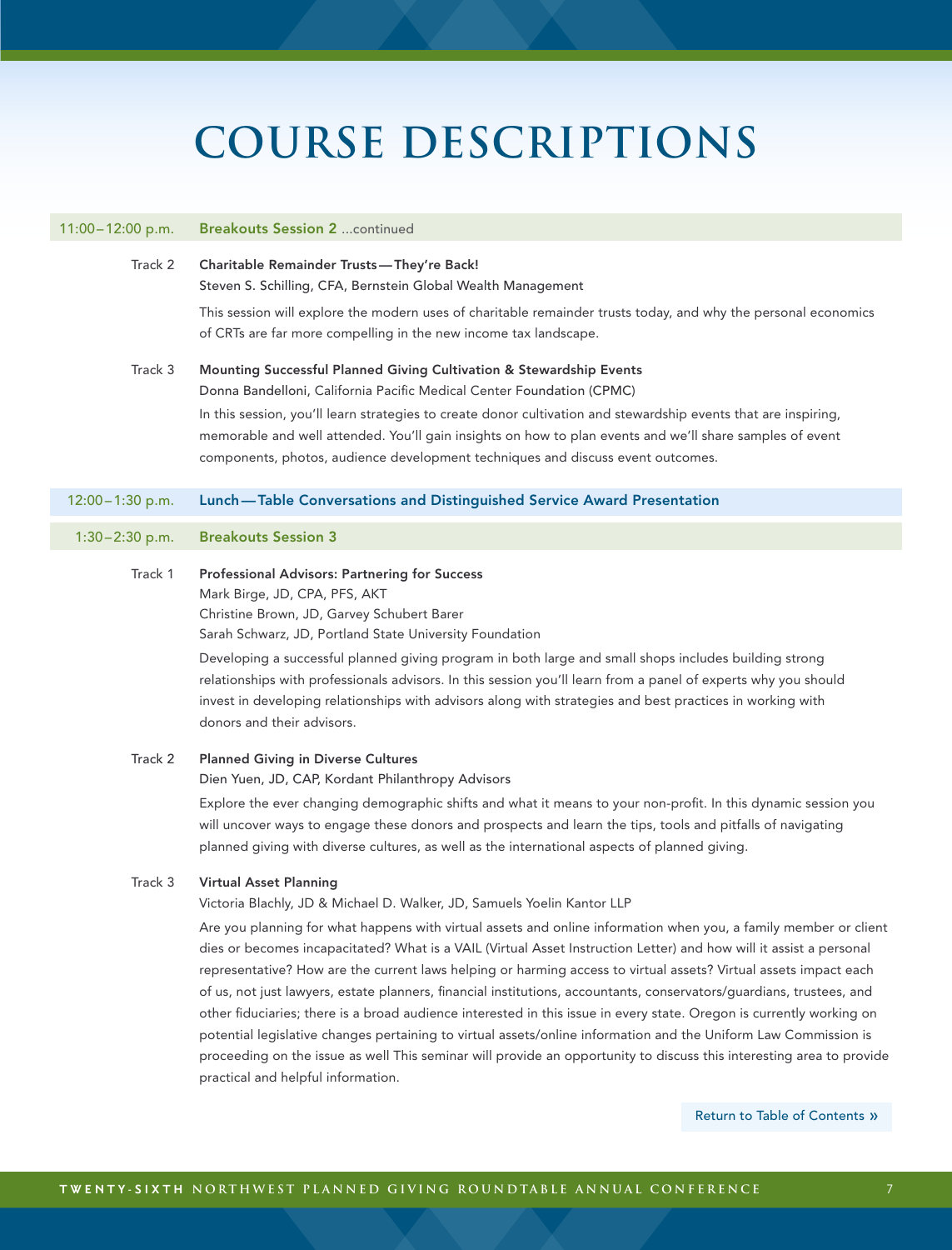### 2:30–2:45 p.m. Break with Sponsors

#### 2:45–3:45 p.m. Breakouts Session 4

### Track 1 Planned Giving—When That Is Not All You Do Aviva S. Boedecker, The Sharpe Group

Are you expected to start or maintain a planned giving program when your organization has limited financial resources and no dedicated planned giving staff? Join us to learn how you can develop a sustainable planned giving program including strategies for reducing marketing costs, integrating planned giving into the overall development program, and how to manage your time and resources wisely to keep this effort going.

### Track 2 CLUT-ered: My First Charitable Lead Trust—A Case Study Pete Sommerfeld, OHSU Foundation

In December of 2013, the OHSU Foundation signed the fifth largest gift it has ever received: A CLUT funded with \$20 Million of Nike stock, with a projected value to the Foundation of nearly \$28 Million. This session will walk through, chronologically, the origin of the gift, the attending circumstances, the questions raised and issues addressed during its development and implementation, and its ultimate benefit.

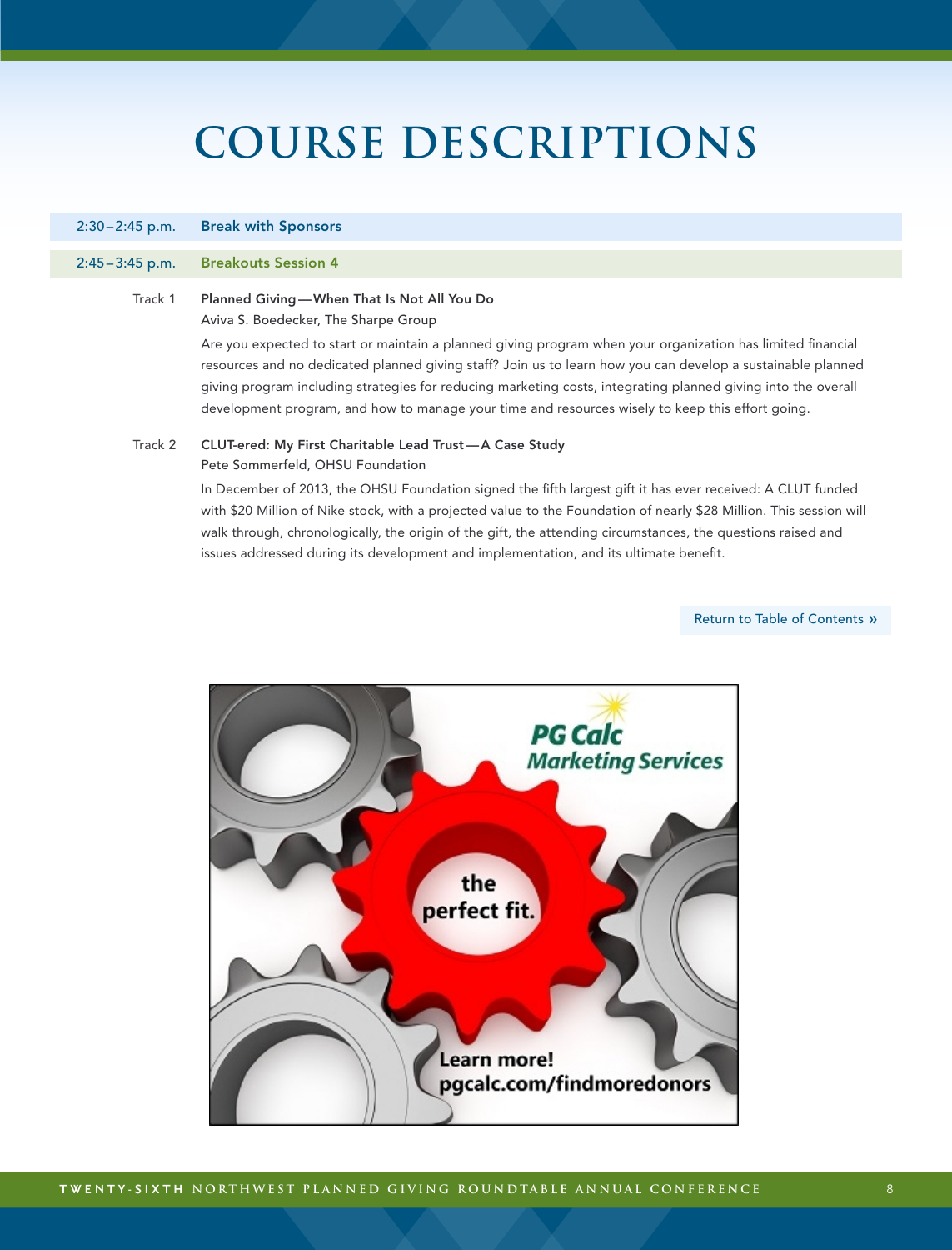#### 2:45–3:45 p.m. Breakouts Session 4 ...continued

### Track 3 Add the Power of Social to Your Media

J. Maury Harris, Community Foundation for SW Washington

Social media is not just for your children. Today more and more older adults are online and using social media. Discover how to use social media to promote planned giving as well as connect with professional advisors.

### Track 4 Cowbell Sessions

Ring that bell! Join us for these rotating mini-sessions. Meet the presenters at their table for an intimate discussion around their topic. The conversations will run approximately 20 minutes and when your hear that cowbell ring, move on to the next presenters table for a conversation about another topic.

#### Inspiration for Successful Donor Visits

#### Cheryl Ikemiya, OPB

A person-to-person conversation is likely to be the most essential step in any significant relationship between your organization and someone who can help you take great strides forward. Hear and share tips to secure a meeting with an elusive current or potential supporter, how to prepare for a productive conversation and how your follow-up can advance this important relationship.

#### Estate Gifts 101: What to do with Realized Bequests

#### Erica Nystrom, JD, OHSU Foundation

A donor who previously committed to a bequest gift has passed away. What do you do now? This session is an introduction to the fundamentals of administering a successful estate program, requiring active monitoring to protect both your interests as a beneficiary and the donor's interest in supporting your cause. It also points out opportunities to connect with advisors and family members who were likely an essential part in the gift's completion. Ultimately, this session explains the tools you need to close realized bequests and underlines the fact that although the donor has passed, there is still work to be done.

#### You Attended *Their* Memorials. Who Will Attend *Your* Memorial?

#### James Draznin, Swallowtail Waldorf School and Farm

While veteran legacy gift planners bring a great deal of professional knowledge to our legacy giving field, we know that people give to people, and that legacy giving normally requires the establishment of a meaningful, enduring relationship. In this breakout session, participants can discuss if professional and personal relationships are always distinct, if they blur, and if success Is likely or disaster looms when professional and personal relationships merge.

3:45–4:30 p.m. Hosted reception with sponsors and colleagues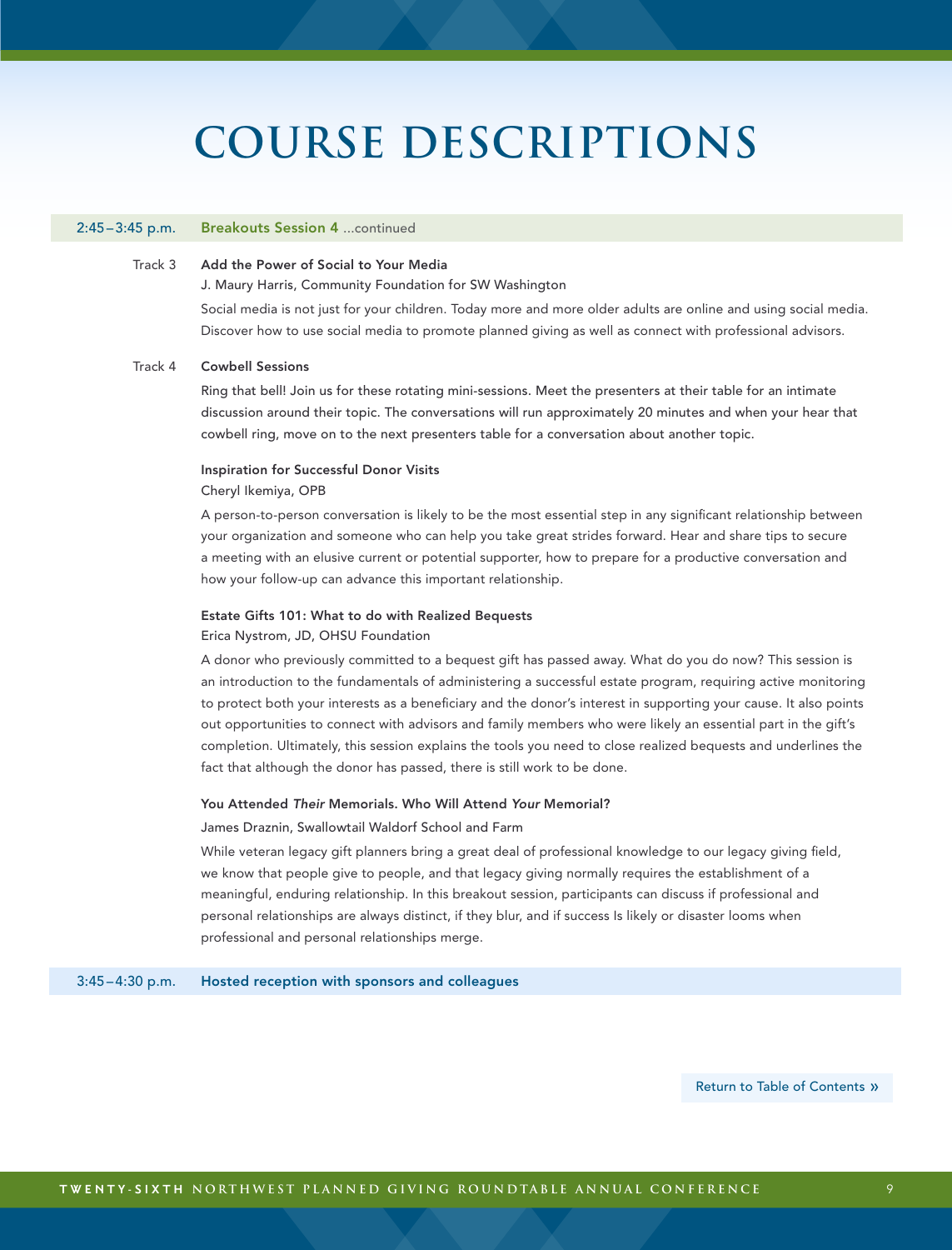

Helping America's **Nonprofits Build Long-term Financial Stability** Since 1963

# **SHARPE**

Consulting | Donor Communications Seminars |







Planned giving and major gift planning are converging. Talk to us to learn how it will affect your program.

### 901.680.5300

info@SHARPEnet.com | www.SHARPEnet.com

### **Practical Planned Giving Conference**

### The Future is Bright for Planned Gifts

### **SEPTEMBER 29 - 30, 2014**

Paradise Point Resort, San Diego

Texas Tech professor and planned giving expert, Russell James, JD, PhD will be the Keynote Speaker for our most attended Practical Planned Giving Conference in San Diego. Crescendo is excited to announce the pre-release to attendees of Dr. James' 20+ year national study tracking charitable estate plans for adults over the age of 50.

Enjoy two days filled with valuable planned giving information taught by 26 industry experts during 48 breakout sessions: Donor Insights, Donor Cultivation, Transforming Gifts, Technical Track, Fundamentals and Marketing.

Following the conference there will be three training seminars: Multichannel Marketing, Intro, and Advanced.

Act now to reserve your place at our largest and most popular conference location. Spaces are limited.

**Conference Price: \$595.** 

### Crescendo

INTEGRATED MARKETING FOR PLANNED GIFTS www.practicalpgc.com 800.858.9154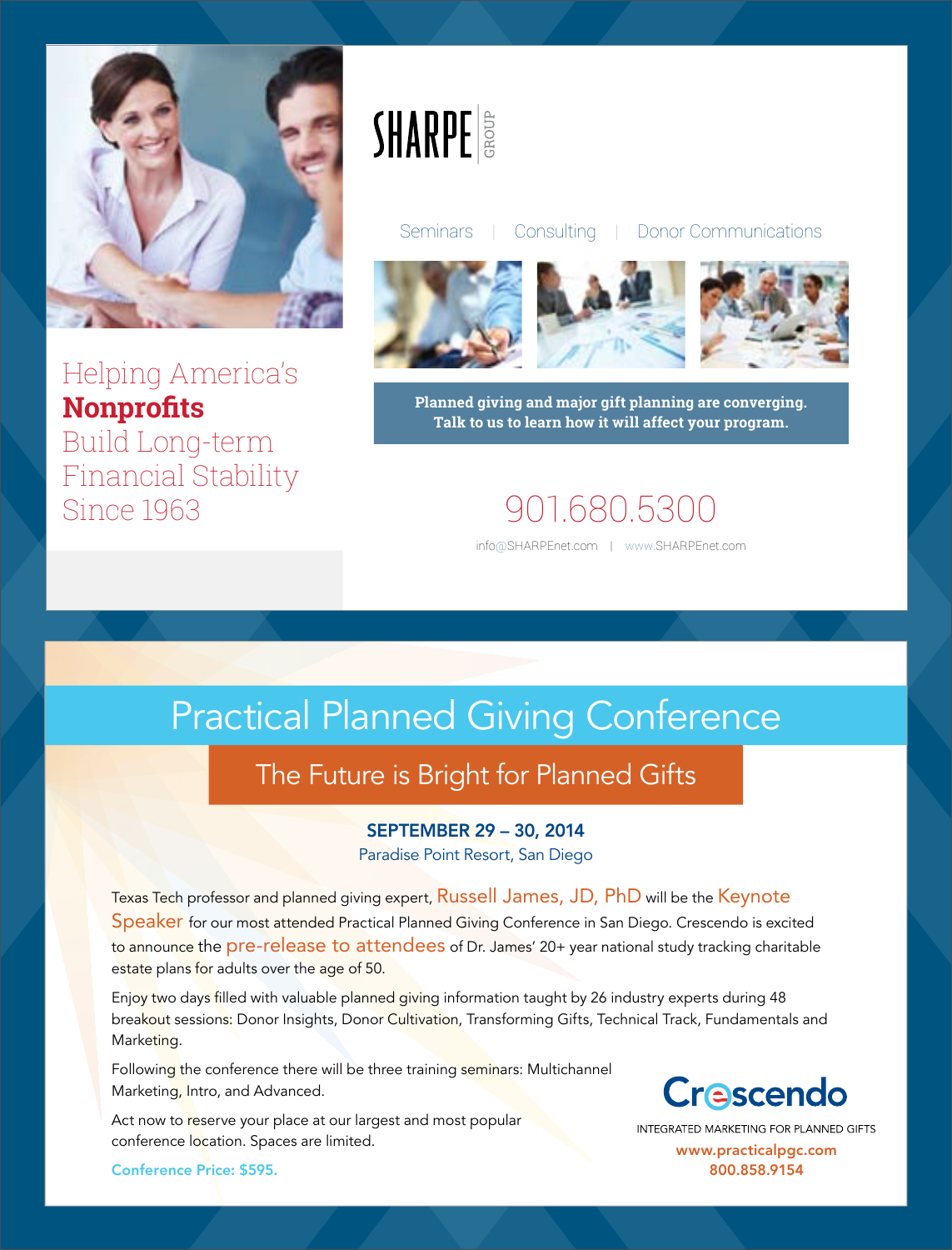### **Keynote Speaker**

<span id="page-10-0"></span>

### Max Williams President and CEO, The Oregon Community Foundation

Born and raised in Bend, Max Williams developed a deep love for Oregon through summers spent between the high desert and the Oregon coast, where he worked on his uncle's commercial fishing boat.

For the better part of the last 20 years, Max's professional and volunteer experiences have been directed towards improving the state that he loves. These experiences have included local volunteering, serving on various nonprofit boards, practicing law at Miller Nash, serving in the Legislative Assembly and leading one of Oregon's largest state agencies, the Department of Corrections.

Max joined The Oregon Community Foundation as president and CEO in January, 2012. He oversees the Foundation's \$1.6 billion endowment, comprised of more than 1,800 permanent charitable funds.

A self-described "recovering politician", Max understands the constraints the government sector has when it comes to being innovative and taking risks. He believes that philanthropy can navigate the critical intersection between the public, the private and the non-profit sectors – an intersection where innovative solutions can be created. He further believes that he now has "the very best job in Oregon."

### 2014 Conference **Committee**

#### Conference Co-Chairs

Julie Feely, Co-Chair Oregon Public Broadcasting

David Avison, Co-Chair Attorney

### Planning Committee

Dave Adrian George Fox University

Shannon Christianson Oregon Zoo Foundation

Bob Depew U.S. Bank

Julie Diamond Oregon Jewish Community Foundation

James Draznin Swallowtail Waldorf School & Farm

David Durant Principal Financial Group

Wendy Hill Legacy Health

Jeri Kasal Oregon Public Broadcasting Mike Macnab OHSU Foundation

Eric Maher AXA Advisors

Lisa Morasch Innovative Management Concepts

Erica Nystrom OHSU & Doernbecher Foundations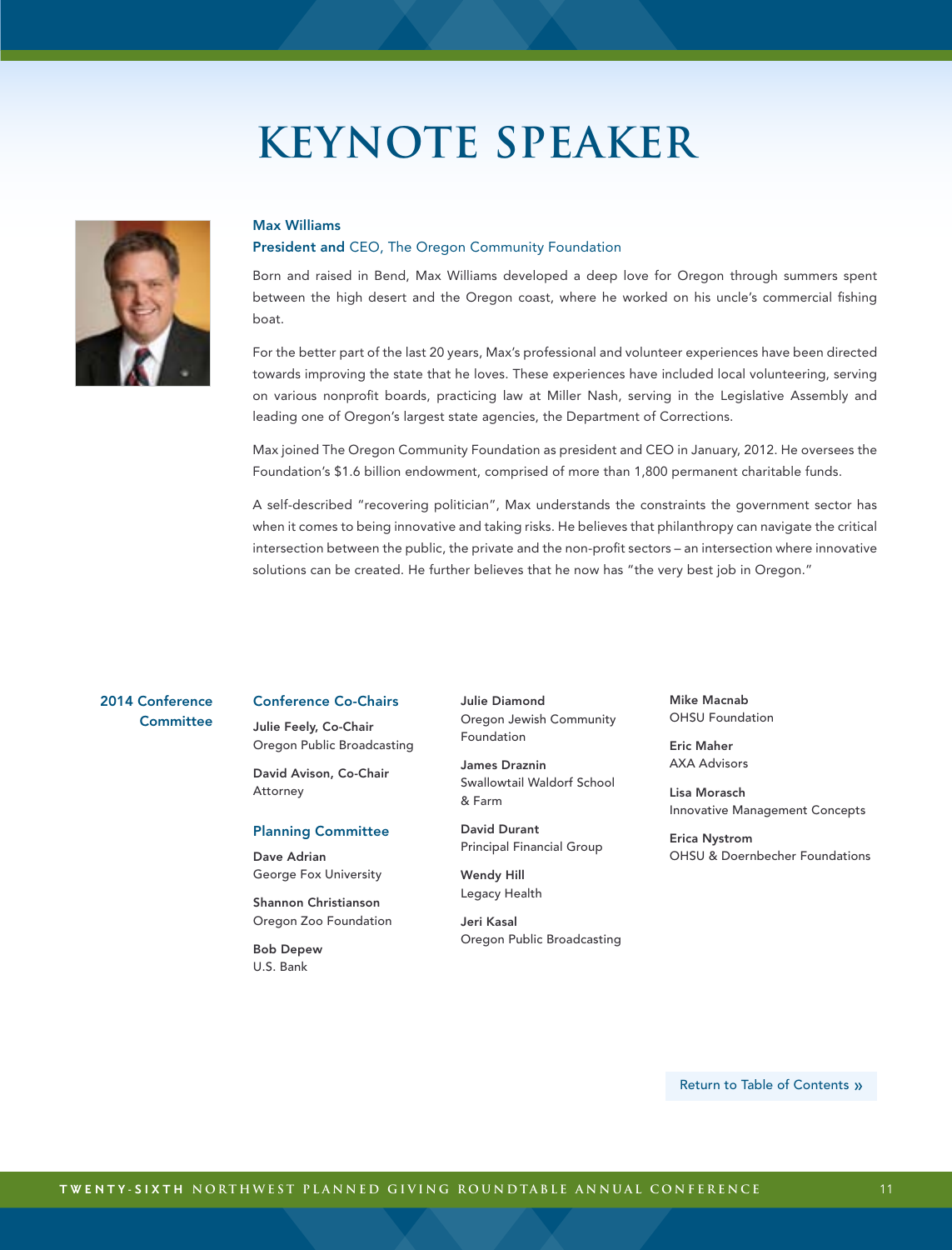<span id="page-11-0"></span>

### Donna Bandelloni

#### California Pacific Medical Center Foundation (CPMC)

Donna M. Bandelloni joined the California Pacific Medical Center Foundation in San Francisco as Director of Gift Planning in November 2013. California Pacific Medical Center is one of the largest private, not-for-profit, academic medical centers in California and is a Sutter Health affiliate. Prior to this role Donna spent almost the last seven years at Lucile Packard Foundation for Children's Health. There she fundraised for the Lucile Packard Children's Hospital and the Department of Pediatrics at the Stanford University School of Medicine. Prior to joining Packard, Donna was a Vice President and Senior Philanthropic Consultant for Mellon Bank, covering the Western United States for Institutional Trust and Investment Management Services supporting planned giving programs. From 2000-2002 She was the Director of Advisory Services for the San Francisco Foundation. Prior to this Ms. Bandelloni was recruited to help build philanthropic programs and services nationally with Merrill Lynch's Trust Company in Princeton, NJ. Upon relocating from the East Coast in 1989, Donna joined Wells Fargo Bank as a Vice President and served in the Savings and Investment Group as a Retirement Specialist. Donna has been a Board Member of the Northern California Planned Giving Council (NCPGC), member of both the Partnership for Philanthropic Planning and the former National Conference on Planned Giving. She holds a Bachelor of Science and a Master's in Education from the University of Connecticut.





#### Mark Birge, JD, CPA, PFS AKT

Mark joined AKT LLP in 1989 after nearly 10 years experience with a former "Big 8" CPA firm. He provides high touch tax and financial planning services to high net worth individuals and business owners through AKT and our Private Wealth group. He helps clients identify their overall financial goals and objectives and assists them in achieving those goals by accessing a network of resources and relationships. He also guides them through estate planning and personal financial planning matters, and advises business owners on business succession strategies.

### Victoria Blachly, JD Samuels Yoelin Kantor LLP

Victoria Blachly's litigation experience has steadily grown into a practice almost entirely focused on fiduciary litigation for individual trustees, corporate trustees, beneficiaries, and personal representatives, including trust and estate litigation, will contests, trust disputes, undue influence, capacity cases, claims of fiduciary breach, financial elder abuse cases, petitioning for court instructions, and contested guardianship and conservatorship cases. Her law firm, Samuels Yoelin Kantor LLP ranks as one of Oregon's oldest law firms, celebrating its 87th anniversary this year. Samuels helps businesses and families build, protect, and distribute wealth. Victoria is a graduate of WSU Pullman and the Northwestern School of Law at Lewis & Clark College.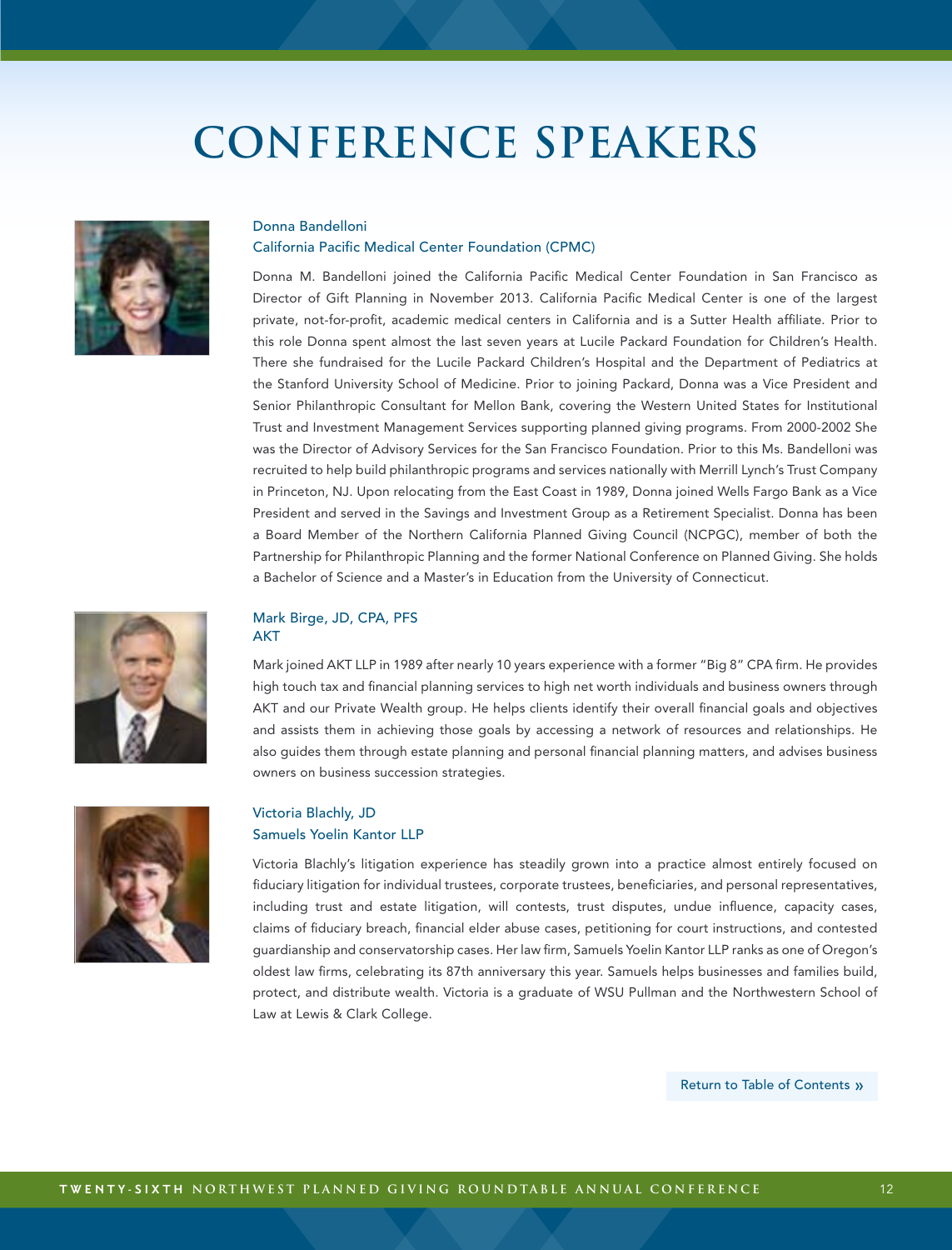

### Aviva S. Boedecker, JD The Sharpe Group

Aviva Shiff Boedecker, a Senior Consultant with The Sharpe Group, is a nationally recognized gift planner with 30 years of experience as a director of planned giving and as a resource on philanthropy for professional advisors and individual donors. The Sharpe Group consults nationwide with leading educational, health, social service, environmental, arts and religious organizations and institutions in assessing and implementing their major and planned gift development efforts. Aviva's professional experience includes serving as Director of Gift Planning for the Marin Community Foundation, and Director of Planned Giving at the University of California, Berkeley. She started San Francisco Ballet's planned giving program, and before that was in the private practice of law. Aviva is a past President and, after a ten-year break, again a board member of the Northern California Planned Giving Council, has served on the board of the Partnership for Philanthropic Planning, and is a past president of the Marin County Estate Planning Council. She has been a member of Planned Giving Today's Editorial Advisory Board, writes for many planned giving publications, and is a frequent lecturer on planned giving. Aviva has been involved with a variety of non-profit and community organizations and is a Big Sister with Big Brothers and Big Sisters. She is an alumna of the University of California, Berkeley and the University of California, Hastings College of the Law and a member of the California Bar.



#### **NOW ACCEPTING CONSIGNMENTS FOR UPCOMING AUCTIONS IN ALL CATEGORIES**

**BY APPOINTMENT ONLY:** +1 (503) 312 6023 sheryl.acheson@bonhams.com

#### **A FINELY CARVED WHITE JADE RUYI SCEPTER,** *QIANLONG* Found in Portland, sold in San Francisco for \$281,000

### **Bonhams**

bonhams.com/oregon ©2014 Bonhams & Butterfields Auctioneers Corp. All Rights Reserved. Bond No. 57BSBGL0808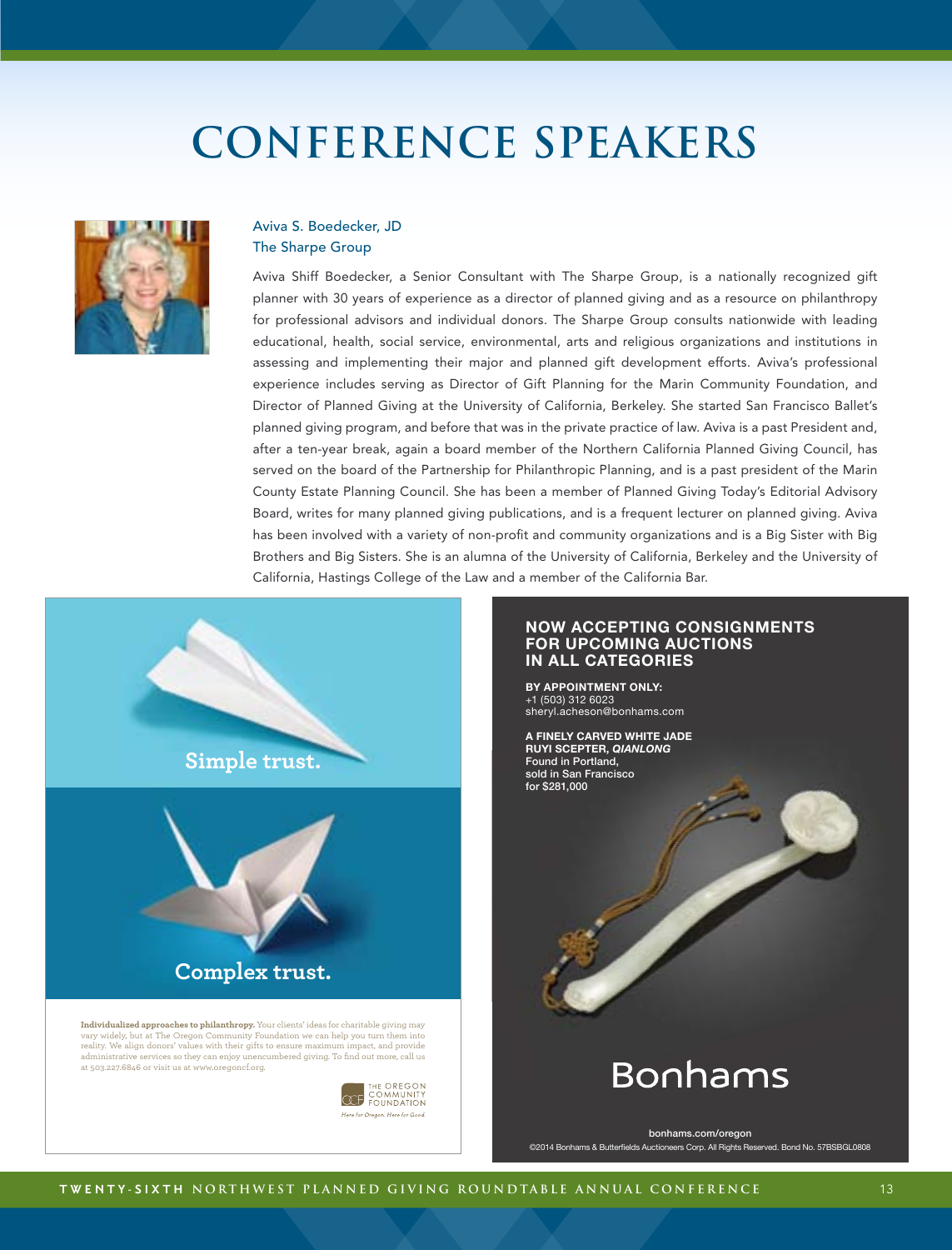

### Christine Brown, JD Garvey Schubert Barer

Christine Brown has over 30 years' experience advising clients on estate planning, trusts, charitable giving, probates and trust administration. She also represents charities and foundations on transactions and planned gifts. She currently serves as Managing Director of the Portland office of her law firm, Garvey Schubert Barer, and serves on its Executive Committee. Each year since 2006, Chris's peers have named her a "Super Lawyer" in Oregon Super Lawyers magazine, and in 2008 and 2010 she was named as one of the top 25 women lawyers in the State of Oregon. She is listed in the registrar of Best Lawyers in America in the area of Trusts and Estates.

### James Draznin Swallowtail Waldorf School and Farm

Since 1988 James Draznin has raised individual, foundation, and corporate gifts for annual, capital, and legacy purposes at a community foundation, private school, wildlife attraction, and two universities. James has been a NWPGRT member since 1991, and is overseeing its 2015 Estate & Charitable Planning periodical to be published by the Portland Business Journal. James was elected and served as a City Councilor. He chaired a non-profit board of directors that purchased a radio broadcast license and later staffed a capital campaign to move the station to a new location. When not at work or volunteering, James is bicycling, helping his spouse Lorely in their over-sized vegetable and fruit garden, asking his 24-year-old son irritating questions, ski-hosting at Mt. Hood, hiking around the Cascades, or planting miniature cactus scenes.



### Wendy Goffe, JD Stoel Rives LLP

Wendy Goffe is a partner with the law firm of Stoel Rives LLP, Seattle, Washington. She is a Fellow of the American College of Trust and Estate Counsel (ACTEC), a regular contributor to Forbes.com, and a member of the ACTEC Programs Committee. She is a former Adjunct Instructor at Seattle University Law School. She is currently a member of the YWCA Planned Giving Advisory Committee, The Nature Conservancy Planned Giving Committee, The Seattle Foundation Professional Advisory Council, and the Children's Legacy Council of the Children's Hospital Foundation. She is a past member of the ABA Taxation Section Community Property Comment Project, the Executive Committee of the Estate Planning Council of Seattle, the Acquisition Committee of the Tacoma Art Museum, the Executive Committee of the WSBA Real Property, Probate and Trust Section, and the Ethics Committee of Valley Medical Center. She is also a past member of the Board of Directors and Grants Committee of The Women's Endowment Foundation, a supporting foundation of the Jewish Community Endowment Fund, Seattle, Washington.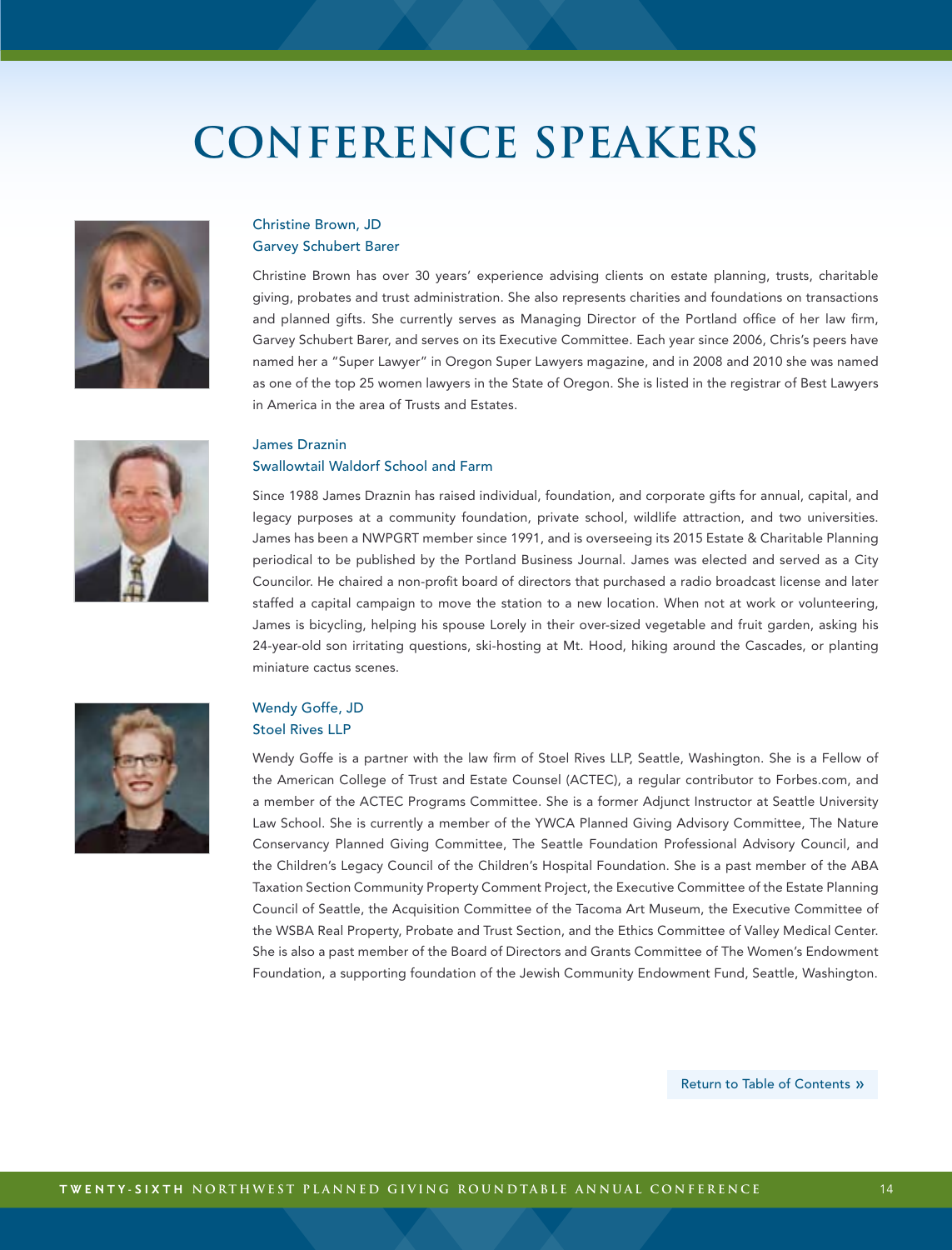

#### J. Maury Harris

#### Community Foundation for SW Washington

Maury Harris is a native of the Portland-Vancouver metro area. After being raised between the two cities, he attended the Edward R. Murrow School of Communication at Washington State University, Pullman. Graduating in 2005, Maury went on to hold various roles in magazine and newspaper publishing. He brought this media expertise to the Foundation in April 2011, and has since been focused on developing and implementing multi-channel marketing initiatives that promote the foundation's products, services and brand. In addition to his professional responsibilities, Maury also volunteers locally and serves as Board Chair for the Salmon Creek Watershed Council.

[Return to Table of Contents](#page-1-0) »



Stelter Ad-V2.indd 1 7/24/14 11:28 AM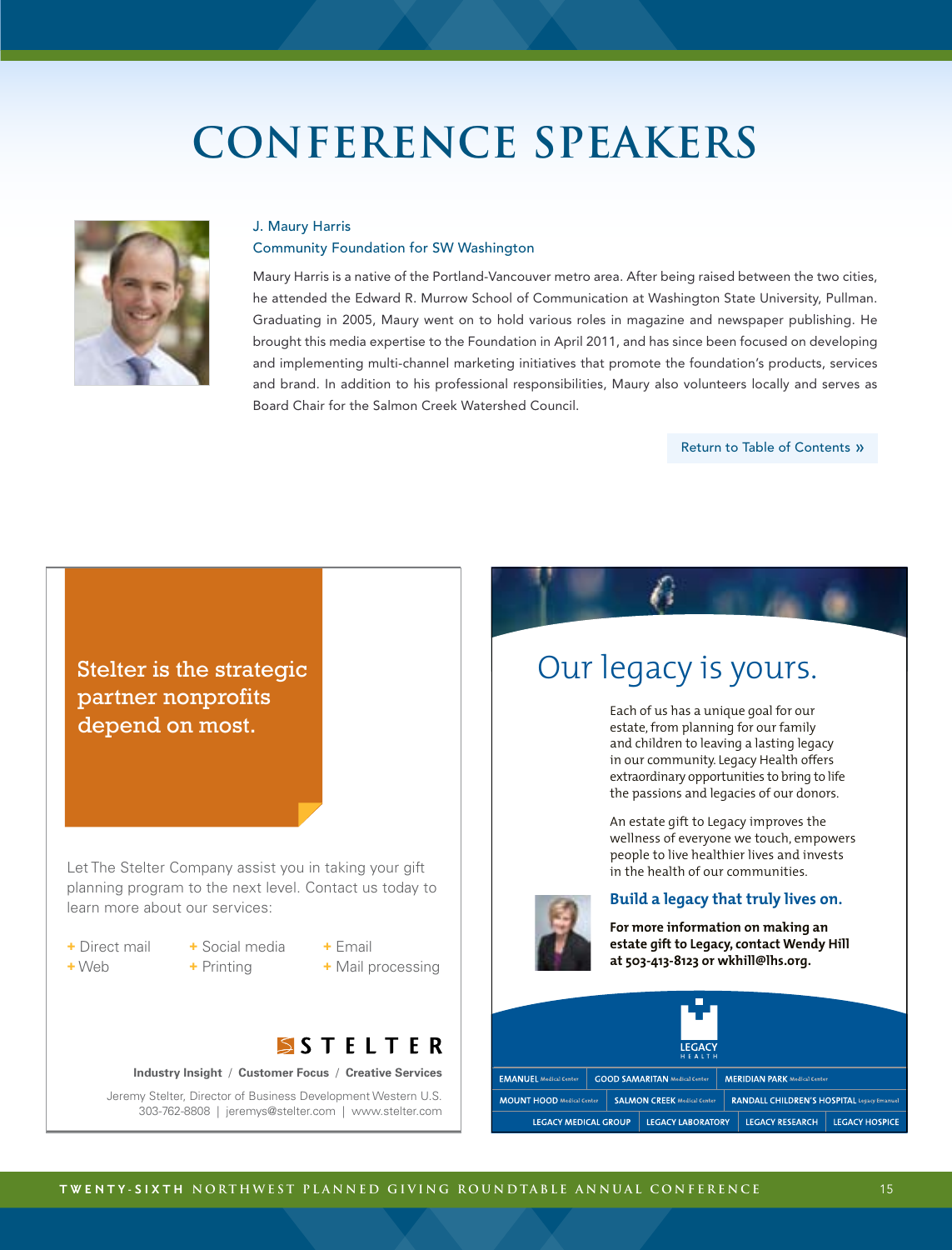



### Cheryl Ikemiya **OPB**

Cheryl Ikemiya is Director of Leadership Giving for OPB where her portfolio includes annual giving, project and capital funding from individuals, foundations and public agencies. Her 20-year career in development includes service in the museum and orchestra fields and encompasses many aspects of fundraising—from membership to transformational philanthropy—and including planned gift facilitation and stewardship of legacy donors.

### Erica Nystrom, JD OHSU Foundation

Erica Nystrom, Assistant Director of Gift Planning, administers trust and estate gifts at the OHSU & Doernbecher Foundations. She earned an undergraduate degree at Western Washington University in 2008, and a J.D. from Willamette University School of Law in 2011. She has several years of experience working at small firms with probate/estates, bankruptcy, real estate and contract law.



### Steven S. Schilling, CFA Bernstein Global Wealth Management

Mr. Schilling, a Director in Bernstein's Wealth Planning and Analysis Group based in San Francisco, advises the firm's Bay Area and Pacific Northwest clients regarding complex investment planning issues. He has expertise in diversification planning for holders of concentrated portfolios, multigenerational wealth transfer, philanthropy, and pre-transaction planning. Mr. Schilling joined the firm in 2000. Since 2003, he has been a member of the Wealth Planning and Analysis Group, serving as an Analyst and Senior Analyst before becoming a Director in 2009. Mr. Schilling earned a B.A. in economics from the University of California at Santa Barbara and is a Chartered Financial Analyst charter holder.



### Sarah Schwarz, JD

### Portland State University Foundation

Director of Gift Planning at Portland State University Foundation, Sarah has worked in planned giving for more than 15 years. Her experience includes senior director of gift planning at the OHSU Foundation; director of planned giving with the Providence Health System Medical Foundations; a planned giving consultant with Charitable Estate Planning NW to a variety of local non-profits, including Mercy Corps and Albertina Kerr Centers; and development work for the Kennedy Center Alliance for Arts Education, Oregon Episcopal School and the Portland Waldorf School. Originally from the Midwest, she is happy to have traded sub-zero winters for the rain.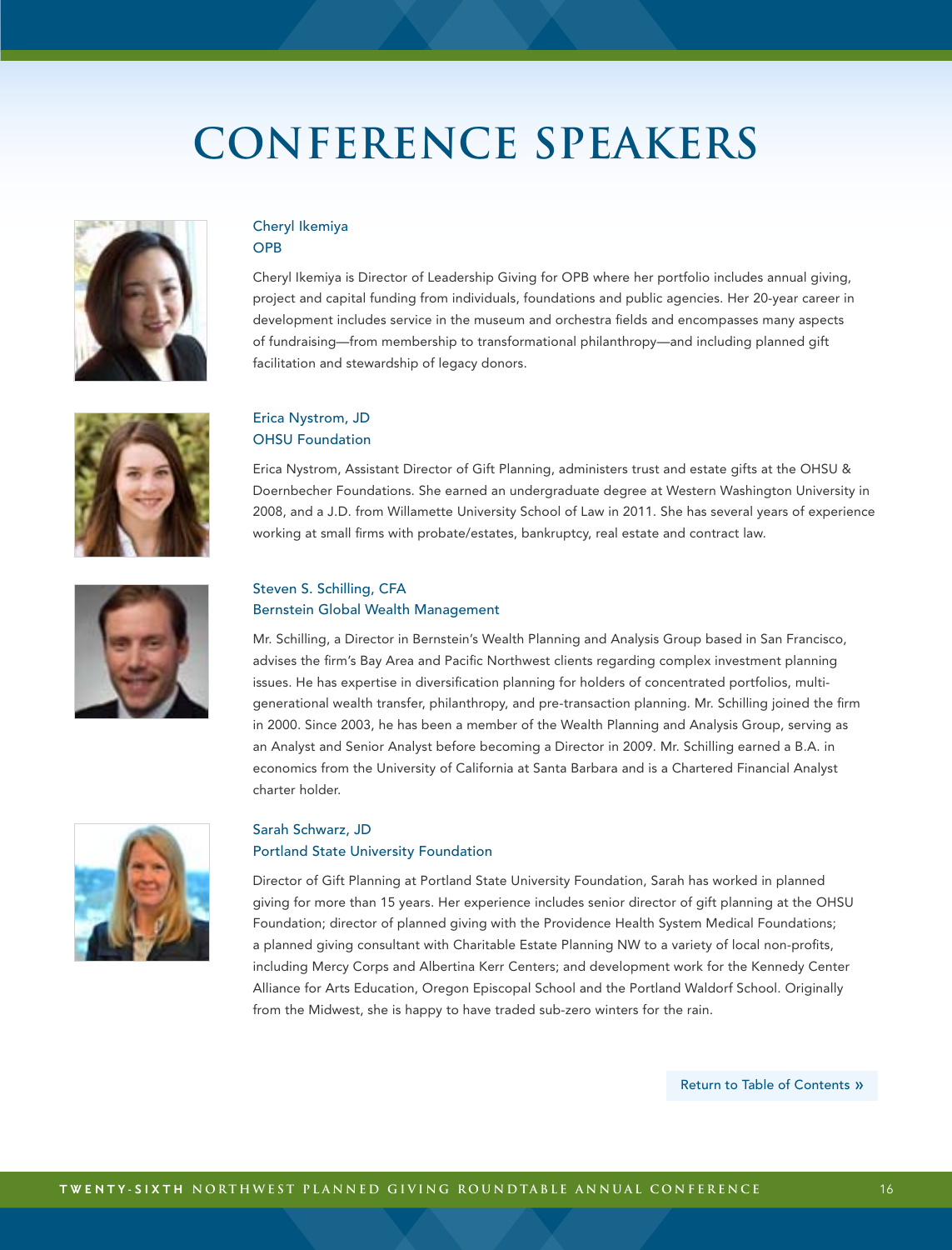

### Pete Sommerfeld OHSU Foundation

Pete Sommerfeld joined the planned giving department at Oregon Health & Science University Foundation in October 1996. In December, 2010, he was named the Foundation's first Senior Philanthropic Advisor, having previously served as its Senior Director of Gift Planning. In total, he has over twenty years of experience in the field. Pete came to OHSU Foundation from United Cerebral Palsy of Oregon and Southwest Washington, where he served as Director of Planned Giving. He began his development career at the same organization as Special Projects Director. His professional background also includes experience in the corporate office of PayLess Drug Stores, Portland television station KATU, and campus ministry in several locations around the US. Pete is a former Board member of the Northwest Planned Giving Roundtable, and holds membership in the Partnership for Philanthropic Planning, the Association of Fundraising Professionals, and the Willamette Valley Development Officers. In 2001 he earned designation as a Certified Specialist in Planned Giving (CSPG) from the American Institute of Philanthropic Studies at California State University, Long Beach.

[Return to Table of Contents](#page-1-0) »



### your banking relationship

We recognize your need for professional and objective advice about managing your assets. Our Wealth Management Team is dedicated to getting to know your personal financial goals so they can provide you with the products and services which best serve you now and into the future.

### **REHERITAGE** WEALTHMANAGEMENT

700 Washington Street, Suite 708 | 360.992.6248 Serving the Pacific NW since 1927 | www.HeritageBankNW.com



For more information Contact Jay Dyer - (503) 223-1720 - jdyer@beckercap.com *www.beckercap.com*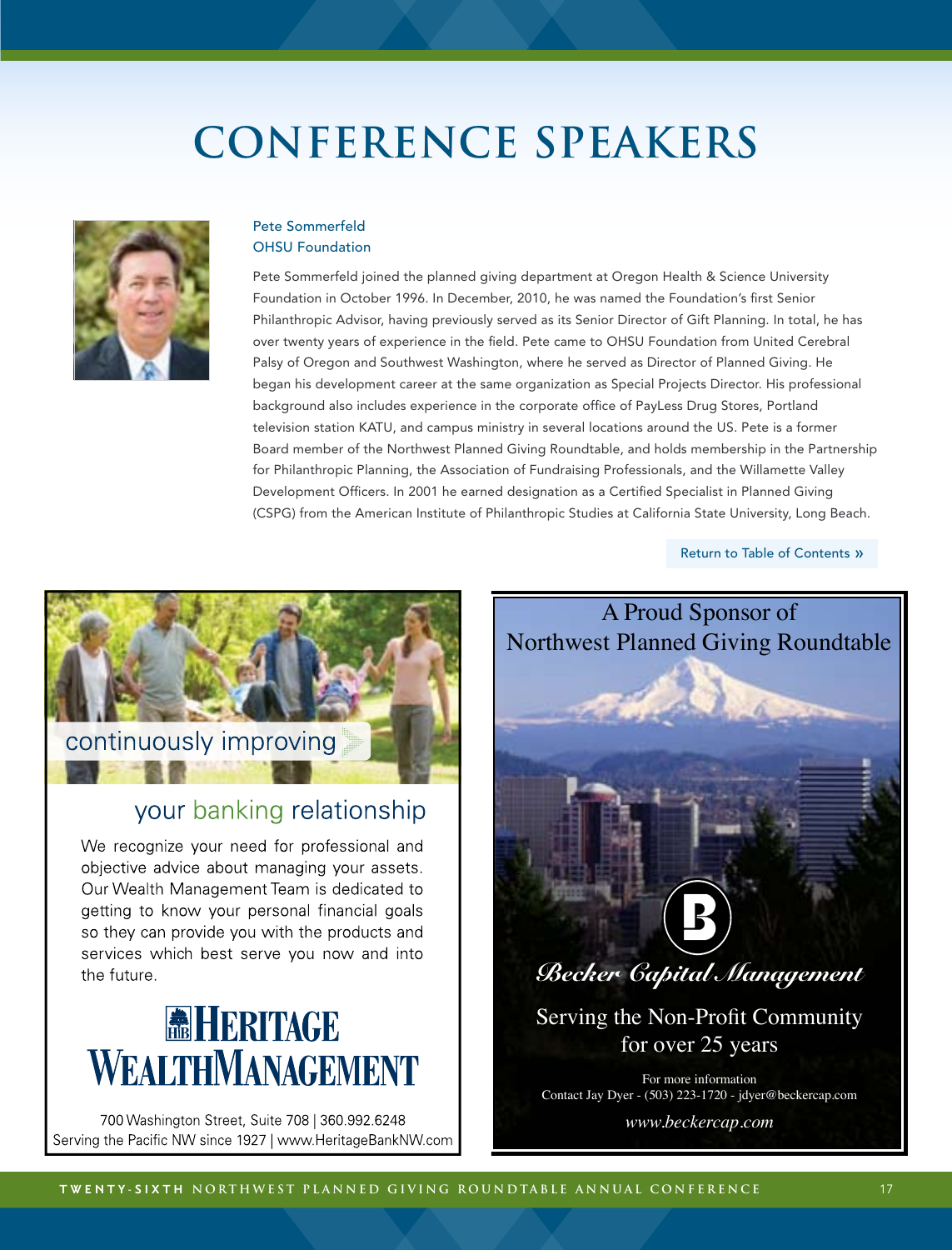

### Jeremy Stelter The Stelter Company

Jeremy Stelter is the Director of Business Development, Western U.S. for The Stelter Company, a leading source for gift planning marketing for the nonprofit community. The Stelter Company, which was founded over 51 years ago, currently serves more than 2,000 organizations nationally with a staff of over 90 individuals. For eleven years, Jeremy's primary responsibility has been to manage the western United States by making face-to-face visits with clients and prospects within a nine-state territory. Jeremy personally works with more than 300 clients concerning their marketing needs. Jeremy is a member of the Colorado Planned Giving Roundtable and currently serves on the board and marketing committee. Jeremy is a graduate of the University of Iowa with a degree in Marketing. He is a dedicated runner, golfer, guitar player, trout fisherman and general "out-of-doors" kind of guy. Jeremy, his wife, Michelle, six-year old son, Sam, and four-year old daughter Lucy reside in Denver.



### Michael D. Walker, JD Samuels Yoelin Kantor LLP

Michael D. Walker is a business, tax and estate planning attorney who has worked with individuals and small to medium-sized businesses for more than 20 years. A careful listener, Michael skillfully guides his clients to meet the wide variety of legal challenges they face in today's complex world. Michael graduated with high honors from both Northwestern School of Law and The College of Idaho. He is licensed to practice law in both Oregon and Washington, and is also admitted to practice before the United States Tax Court. Authoring articles, conducting seminars, and speaking for organizations and businesses, Michael covers such topics as estate planning, limited liability companies, family limited partnerships, general partnerships, and 1031 exchanges. An active member of the Portland community, Michael has served on the Estate Planning Council of Portland, and is past president of St. Matthew Lutheran Church in Beaverton, Oregon where he remains active in committees and membership.



### Dien Yuen, JD, CAP Kordant Philanthropy Advisors

Dien S. Yuen is founder and managing director of Kordant Philanthropy Advisors, a social venture firm dedicated to enhance the work of philanthropists and institutions. Dien tracks the pulse of Asian American philanthropy in the U.S. on the blog, Asian American Giving. She also founded the blog, Asian Philanthropy Forum, a site that curates global giving trends and the growth of Asiabased philanthropy. Dien has been committed to the philanthropic planning and non-profit sectors all through her career. She was most recently Chief Philanthropy Officer at Give2Asia, where she served as a resource to donors wishing to give overseas and built the organization's business development unit. Prior to that, she managed the portfolio of large and complex planned giving programs as Vice President & Senior Trust Officer at U.S. Trust. Before this, she served as Vice President at Asian Pacific Fund and Planned Giving Director at American Cancer Society.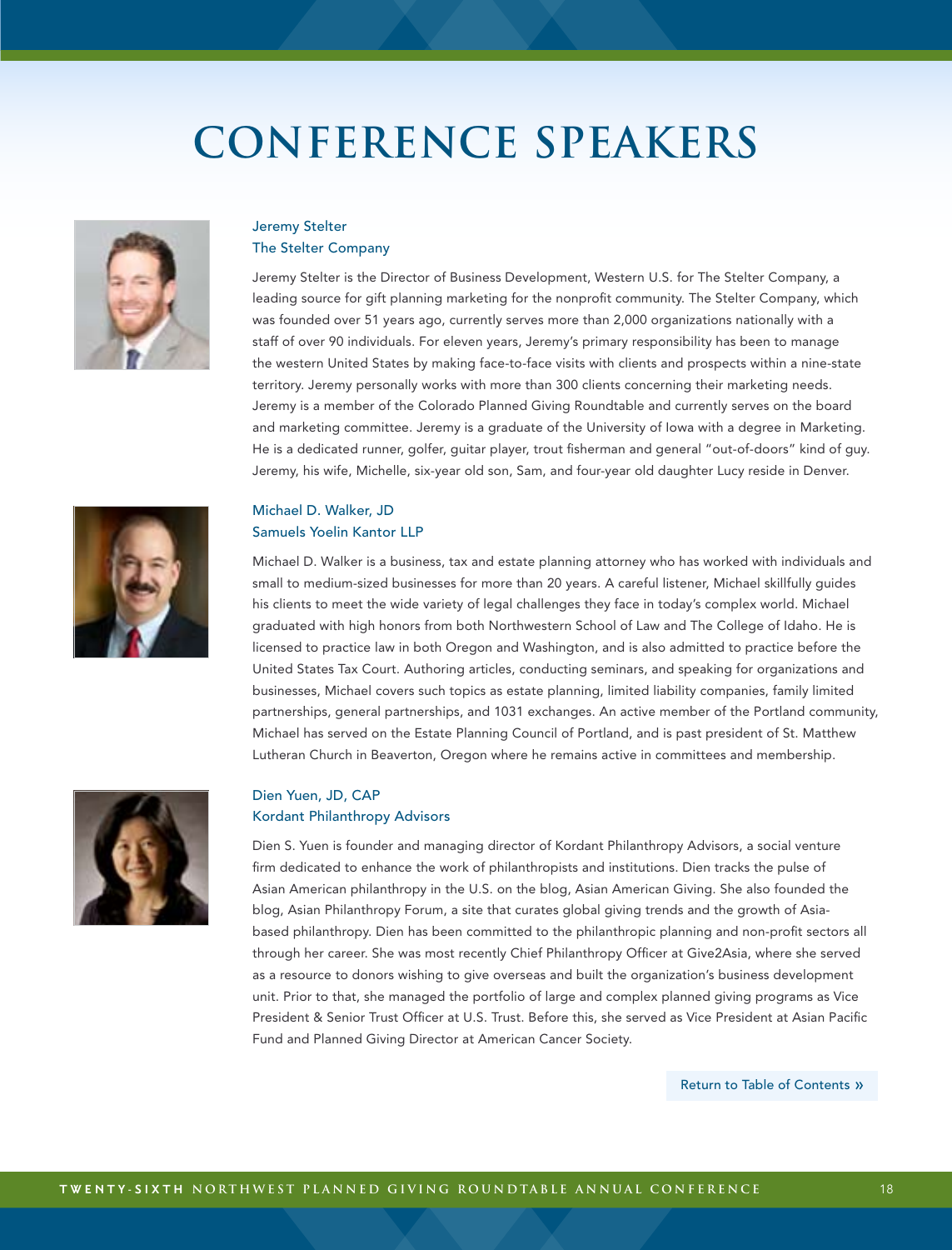

#### Al Zimmerman, CSPG

Al Zimmerman has over 26 years of experience in the planned giving environment. Meeting the needs and philanthropic objectives of the donor is at the core of his approach to gift planning. "It is fulfilling to assist good people do great things in ways that are also beneficial to them." He has extensive experience in handling complex and strategic gift planning transactions. He is a noted and frequent speaker on planned giving and fundraising topics. He and his wife have relocated to the southern Oregon coast while remaining engaged in assisting charities meet their funding needs. Zimmerman has served several prominent charities, primarily in a planned giving capacity. He served as executive director of the Northwest Christian Community Foundation in Portland. Previously he served as director of planned giving for George Fox University, Newberg, Oregon. Prior to his involvement with George Fox, Zimmerman served as vice president for planned giving for the Oregon Health & Science University Foundation for more than twelve years. He was executive director of Samaritan North Lincoln Hospital Foundation in Lincoln City, Oregon. He has also served as director of annual giving and special projects at Warner Pacific College in Portland, Oregon. Zimmerman has B.A. degree from Seattle Pacific University and a Master of Divinity degree from Western Seminary in Portland. He also has a B.S. in Business Administration from Warner Pacific College. He is a member of the Northwest Planned Giving Roundtable, Zimmerman was awarded the designation Certified Specialist in Planned Giving (CSPG) in1999. In 2008 NWPGRT presented Zimmerman its Distinguished Service Award recognizing his leadership and service to the public and the planned giving community.

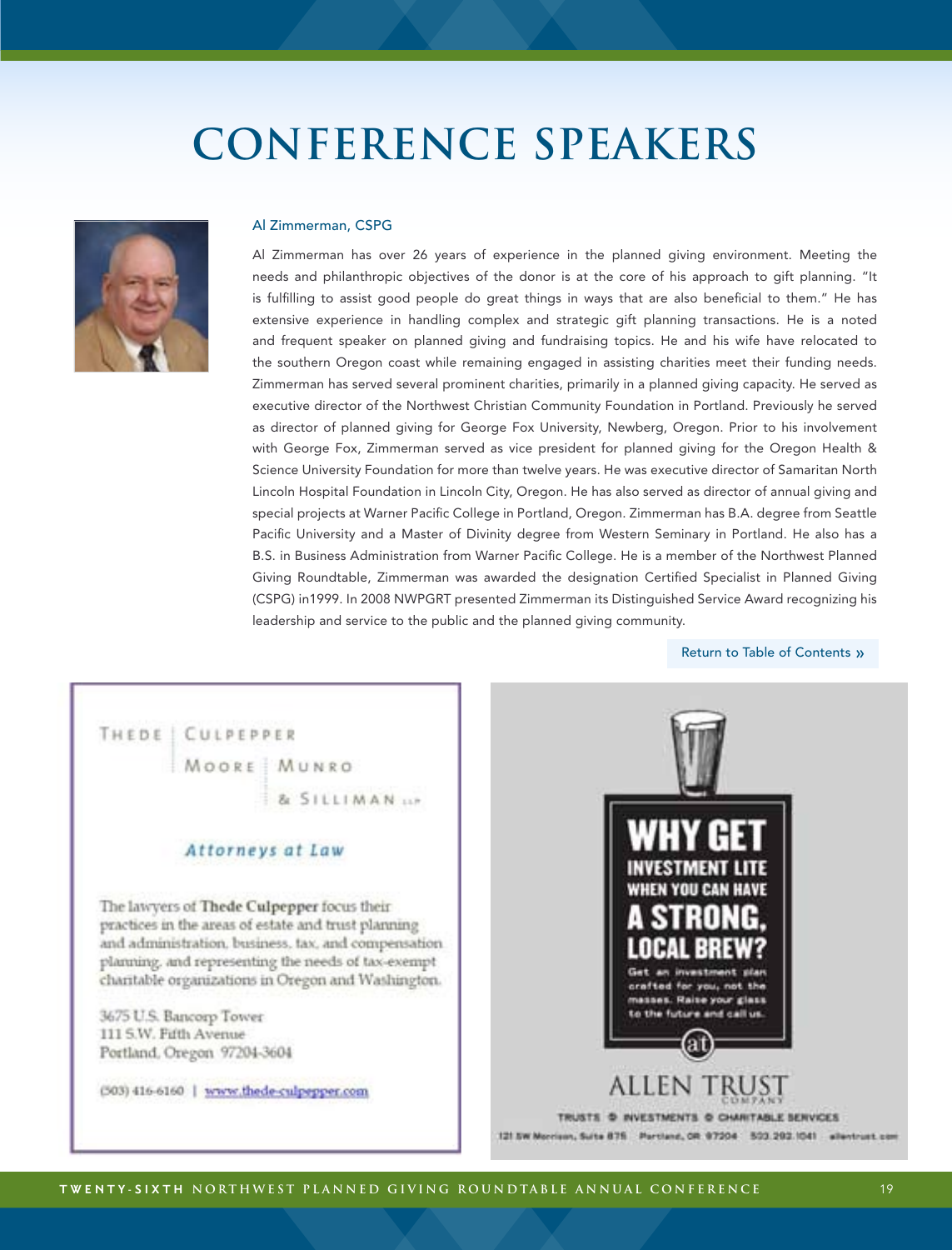### <span id="page-19-0"></span>**distinguished service award**

Now in its 26th year Northwest Planned Giving Roundtable has a rich history of serving Oregon and Southwest Washington as the professional resource for the planned giving community. This mission has been profoundly impacted by many who have inspired and exemplified excellence in the profession. The Distinguished Service Award was established in 2008 to recognize those exceptional individuals for their commitment and dedication to that effort.

#### Qualities of award recipients include but are not limited to:

- Demonstrated quality leadership in planned giving
- Longevity in planned giving (minimum of 5 years)
- Diversity of public service
- Service to the planned giving profession through writing, teaching, mentoring and training
- Integrity, including an interest in introducing solutions that are beneficial to both the donor and charitable organization
- A technical understanding of planned giving

### Past Recipients

|      | 2013 Gerald Westersund  |
|------|-------------------------|
| 2012 | <b>Robert Depew</b>     |
| 2011 | Jerry Tucker            |
| 2010 | Barbara Stallcup Miller |
|      | 2009 Lon Dufek          |
|      | 2008 Al Zimmerman       |



#### Gene Christian, 2014 Distinguished Service Award Winner

Congratulations to Gene Christian, our 2014 Distinguished Service Award winner!

Gene Christian received his undergraduate degree in Communications at George Fox College and was accepted into a Masters Program at UCSD in San Diego where he has advanced degrees in Educational Administration and Leadership.

He worked for a short time at San Diego Christian College, before accepting an assignment to move to Colorado Springs to begin his planned giving career in the mid 80s—working for Estate Design, Incorporated—at that time a national leader in the charitable estate and planned giving field.

In 1993, he accepted a position to become the planned giving director at St. Vincent Hospital in 1993. After only a short time there, he was asked by the Providence Health System to manage and market planned giving for the larger Oregon region for seven hospitals.

In 2001, Gene launched Charitable Estate Planning Northwest. Today CEPN serves 30-35 organizations simultaneously throughout the Northwest—helping not only in the area of planned giving, but also strategic and vision planning, feasibility studies, and executive recruitment. Gene has served our profession and local council as past president of the NWPGRT and co-chair of our Annual Conference committee.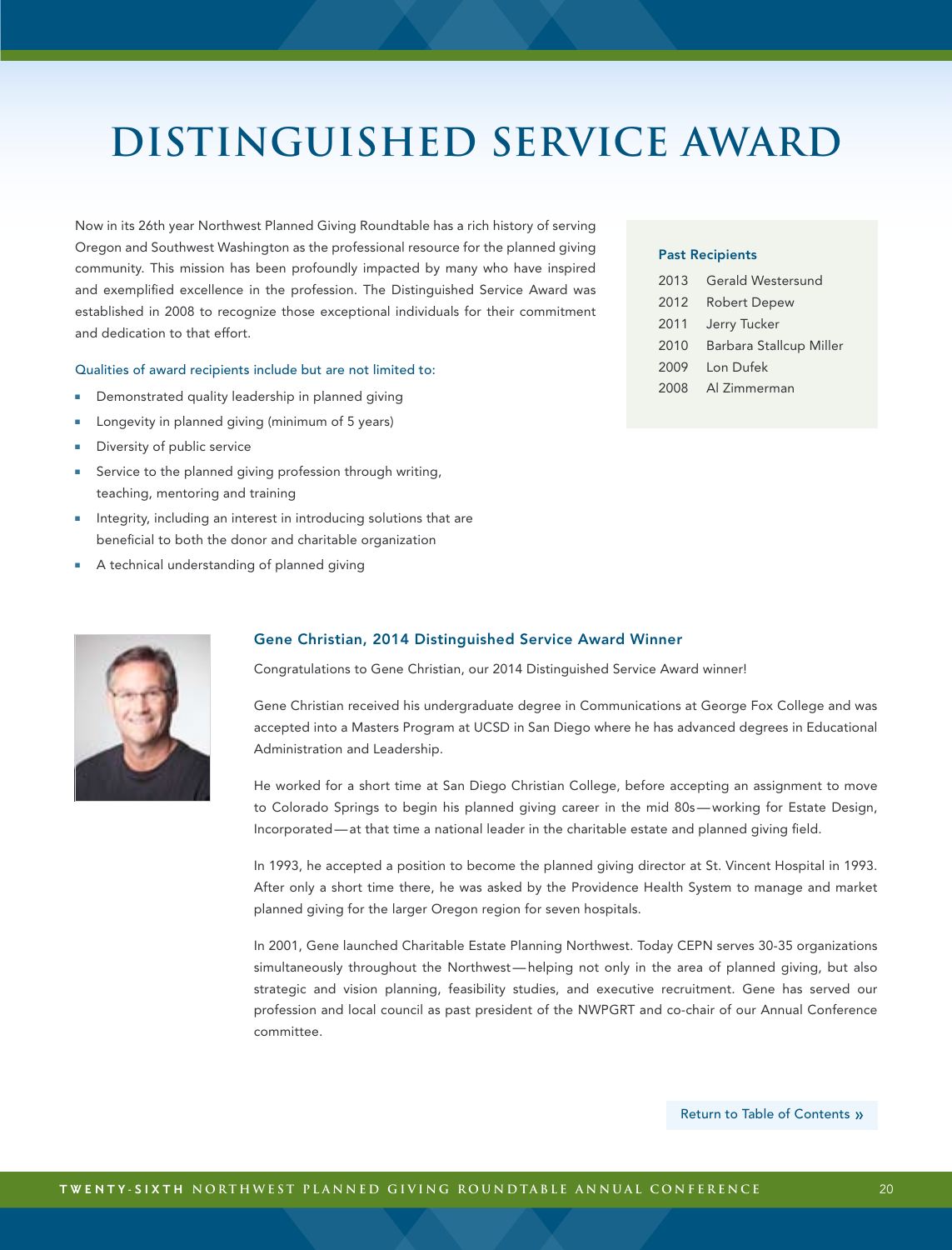### **DIRECTIONS**

#### <span id="page-20-0"></span>Conference Site

DoubleTree Lloyd Center Hotel 1000 NE Multnomah, Portland, OR.

MAX Light Rail is \$2.50! Fast, easy and convenient! Please visit www.trimet.org for the complete schedule.

#### Directions From I-84 West

(from the Airport) Follow I-84 West into Portland; take Exit #1, Lloyd Center (Lloyd Blvd.); turn right at the third signal (9th Ave); the hotel is one block up on the right.

#### From I-5 South

(from Seattle) Take Exit 302A, Rose Quarter; turn left at the second light onto Weidler Street; follow Weidler to 9th Avenue and turn right; go 3 blocks to Multnomah; the hotel is on the left.

### From I-5 North

(from Salem) Take Exit 302A, Rose Quarter; turn right onto Weidler Street; follow Weidler to 9th Avenue and turn right; go 3 blocks to Multnomah; the hotel is on the left.

### Parking

Limited free parking is available in the hotel parking garage. Overflow parking is available in neighboring lots.

LLoyd Center Tower 825 NE Multnomah Liberty Centre 650 NE Holladay Parking Lot at 7th and Holladay 1201 Building 1201 NE Lloyd Blvd

### Questions?

For more information contact us at admin@nwpgrt.org or 503-345-9563, or visit www.nwpgrt.org.

[Return to Table of Contents](#page-1-0) »



Whatever you care about most, by leaving a legacy you ensure the things you value are sustained for future generations.





For Information: Julie Diamond, Oregon Jewish Co. jule@ojclorg - 503.248.9328 - www.ojclorg 19914-01

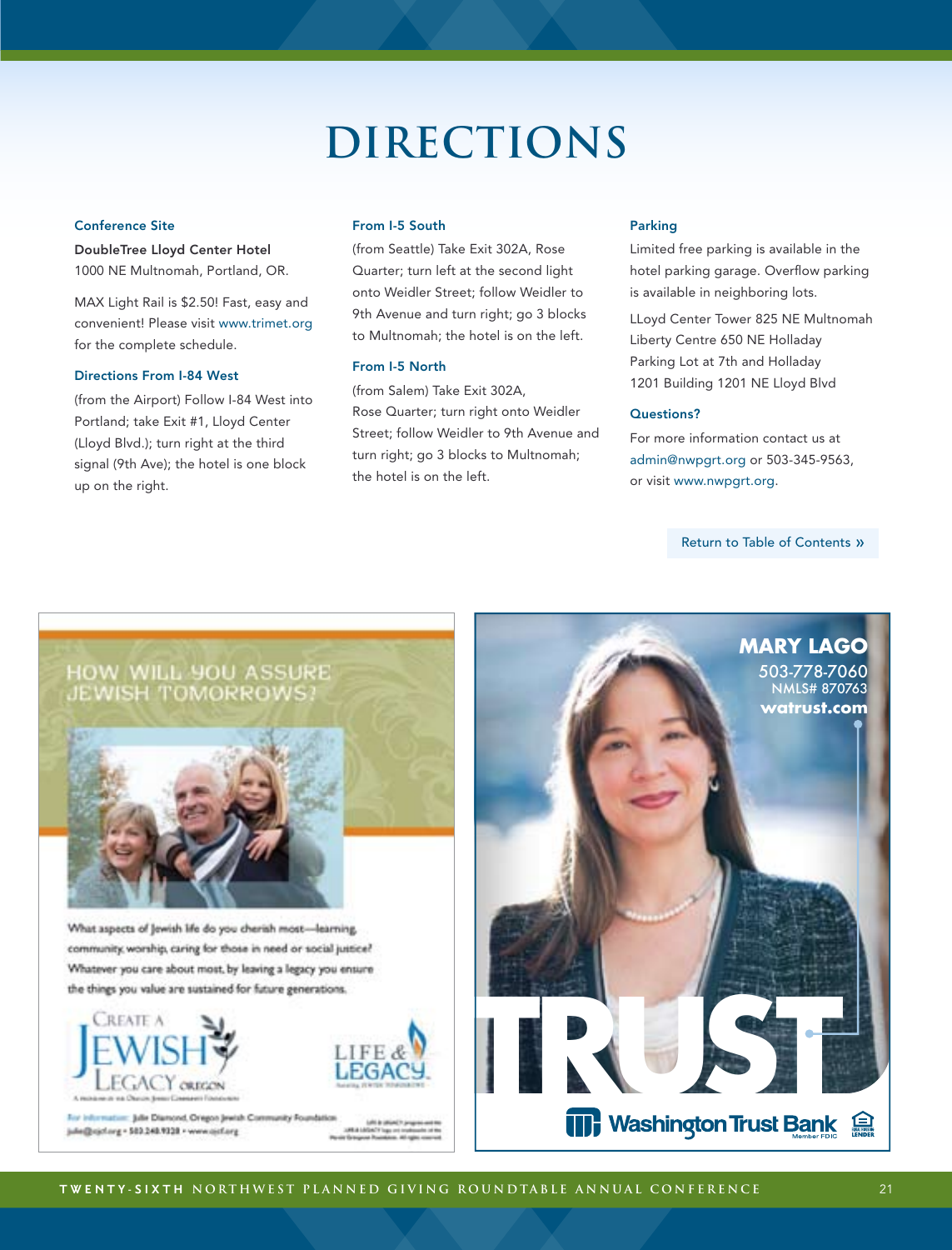## **need a mentor?**

### <span id="page-21-0"></span>Are you new to planned giving?

Would you like to have someone to call when you have questions about planned giving? Do you want to learn more of the technical aspects of planned giving? Do you want to implement a planned giving program, but don't know where to begin?

If you answered yes to any of these questions, apply for the Northwest Planned Giving Roundtable's Mentoring Program. Go to [www.nwpgrt.org](http://nwpgrt.org). Click on the ["mentoring program](http://nwpgrt.org/index.php?option=com_content&view=article&id=55&Itemid=61)" tab. Read the description of the mentoring program, print out the program application, fill it out, and send it in!

For questions about the NWPGRT Mentor program, contact us at admin@nwpgrt.org.

"[My mentoring] experience has been educational, insightful and has led to a much greater understanding on my part about planned giving...My mentor is not only very knowledgeable on the subject; he has a significant resource of wisdom to draw from. Best of all, [my mentor] and I have a variety of subjects in common well beyond planned giving."

—Denny Miles, mentee

### Thank you to our volunteer mentors for sharing their time and expertise!

Sharon Bosserman-Benson Steve Brier Shannon Christianson Michael Davis Bill Dolan Wes Milligan Steve Slotemaker

### **Northwest Planned Giving Roundtable mission**

The mission of the Northwest Planned Giving Roundtable is to increase the quality and quantity of charitable planned gifts by serving as the professional source for the planned giving community in Oregon and Southwest Washington.



**Northwest Planned Giving Roundtable PO Box 55515 Portland, OR 97238 T 503.345.9563 | admin@nwpgrt.org | [www.nwpgrt.org](http://www.nwpgrt.org/)**